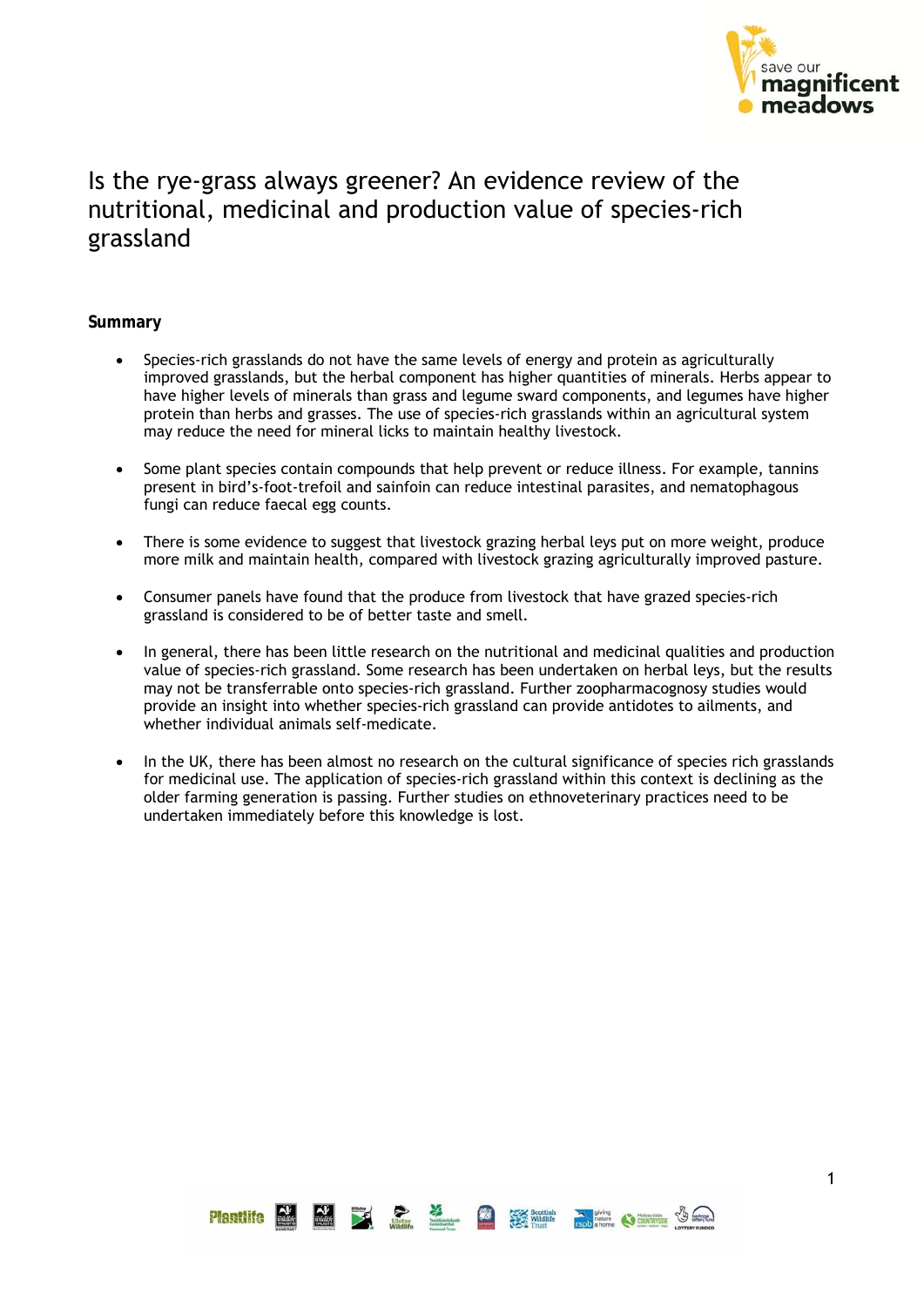### **Introduction**

Species-rich grasslands have declined by 97% during the later part of the  $20<sup>th</sup>$  century, often replaced with agriculturally productive commercial grassland (The Wildlife Trusts and Plantlife 2002; The Grasslands Trust 2011). They provide a home for many important and rare species, with 206 priority species (18% of priority species) in lowland grassland and 41 priority species (3.5% of priority species) in upland unimproved grassland (Bullock et al. 2011). The loss of species-rich grassland is very much a consequence of changing farming systems. Older farming generations use descriptive terms for species-rich grassland such as 'well ground' in West Dorset, 'cae ysbyty' (field hospital) in Wales, and 'the shore land' used to describe the partial fields beyond the grass leys along the coast in Scotland. These phrases refer to the cultural use of species-rich grasslands for unwell livestock through the process of self-medication. Generally, expressions used to indicate the medicinal use of species-rich grassland are not used by the younger farming generation, and the practice and tradition of using species-rich grasslands in this manner is being lost.

There are two primary sources of information on plants for use as medicinal remedies:

- ethnoveterinary and traditional medicine, often related through verbal accounts, and
- zoopharmacognosy, which is the study of self-treatment.

The term 'self-medicate' is a common adjective for zoopharmacognosy, but can be difficult to apply to livestock. It suggests that an animal with an ailment can recognise plants, either through learned or innate behaviour such as taste, to resolve the illness. Zoopharmacognosy studies suggest that animals specifically choose to eat certain foods with certain compounds and avoid foods deficient with those compounds when trying to resolve an ailment (Engle 2006). For example, when horses are given free-choice, they may eat two to three times the normal intake for a few months until they have balanced their minerals and then taper off to a maintenance level (Harman 2006). Self-medication is not an alternative to veterinary medicine, but could be used in conjunction to reduce the costs of treatment (Engle 2006). It would also support the maintenance of species-rich grassland for livestock farmers to facilitate the health of their animals through dietary means. However, the process of self-medication would also need to be married with the nutritional requirements of livestock, i.e. whether species-rich grasslands can provide a wellrounded diet containing enough energy and protein.

The free choice of food sources is considered important to an animal's ability to self-medicate, however little is known about grazer selectivity on species-rich grassland (Grayson 2017). The addition of minerals, natural remedies and herbs to feed is not considered optimal (Engle 2006; Harman 2006) as this does not allow an animal to eat the quantity of the compound they require and possibly imposes an artificial level. Plants cannot be assigned to the terms 'toxic' or 'medicinal' as they could be both depending on the requirements of an animal. Other materials consumed in species-rich grassland may also be beneficial in small quantities, including clay (which has been observed to ease digestion), charcoal and ash, fibrous leaves and woody material (which has been observed to scour out intestinal parasites) (Engle 2006).

This evidence gathering paper summarises information from reports, journal papers and anecdotal accounts about the nutritional and medicinal/pharmaceutical properties of species-rich grassland. It also asks whether there is a benefit to human health. Three questions have been outlined:

- 1. Do species-rich grasslands have a commercial nutritional value for livestock in comparison with agriculturally improved grassland?
- 2. Do species-rich grasslands have a role in holistic medication? If so, are there any particular species that provide antidotes to ailments?
- 3. Are there any nutritional benefits to humans from eating livestock reared on species-rich grasslands?

# **The nutritional requirements of livestock**

There are three nutritional elements that livestock require:

- **Energy** usually expressed as digestible energy (DE) or metabolisable energy (ME). Metabolisable energy consists of nutrients absorbed by the gut (which is digestible energy) that are not excreted. It is measured in megajoules (MJ) per kg of dry matter (DM) of the feed (table 1).
- **Protein** often expressed as crude protein (CP). It is measured as a percentage of the dry matter (% DM) of the feed and is a simple measure of nitrogen content of the food multiplied by 6.25, as

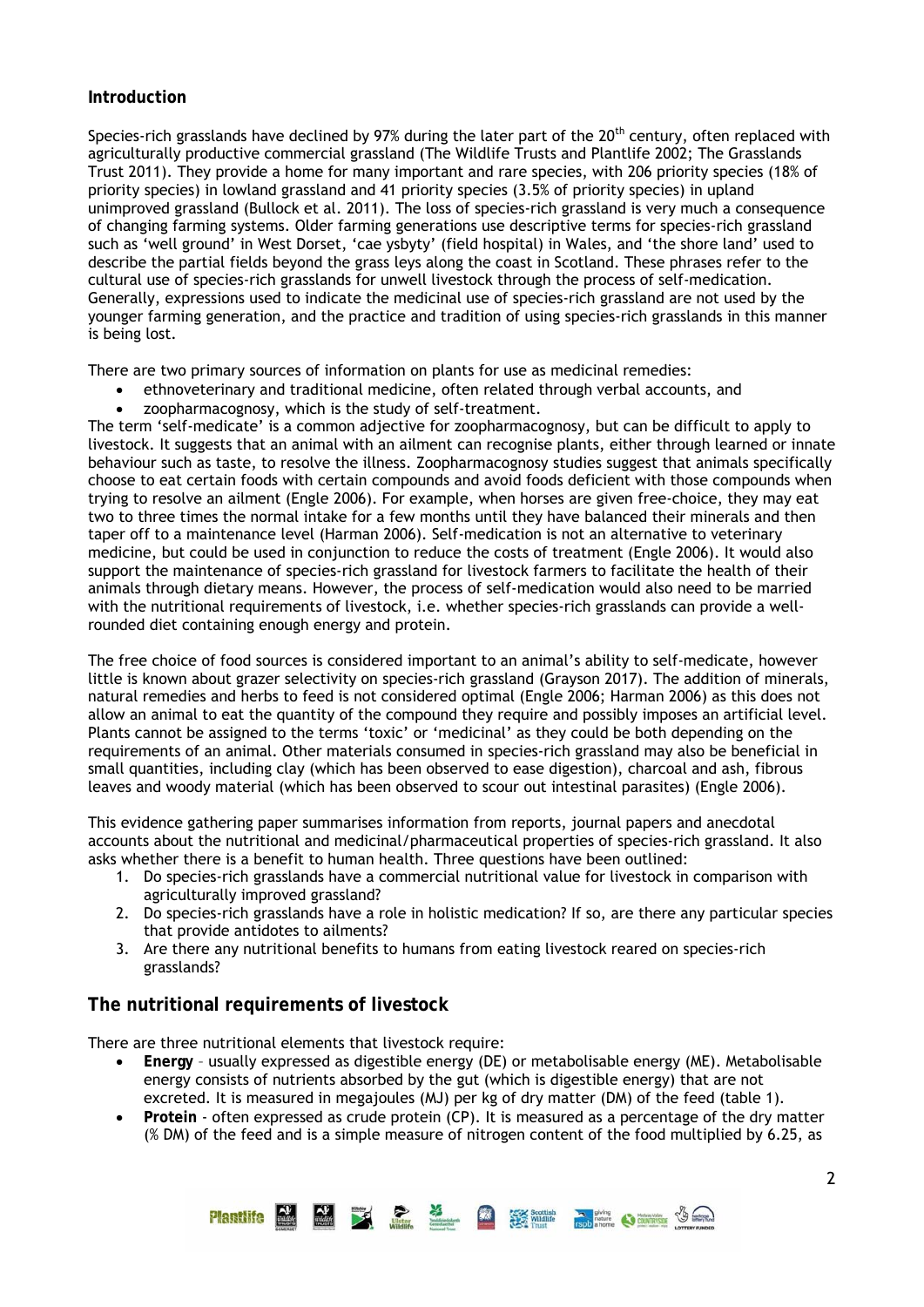it is assumed that nitrogen content of protein is 16%. In feed, it may also be expressed as grams per kilogram of dry matter (g/kg DM) (table 1).

 **Minerals**: seven major minerals (**calcium**, **phosphorus**, **potassium**, **sodium**, chlorine, magnesium and sulphur) and a number of trace elements. Minerals in bold have the highest concentration in an animal's tissues. (Scottish Natural Heritage 2016; Professional Nutrient Management Group 2015; Fuller 2004).

There are physical and biochemical differences between plant species, between different parts of the same plant and between different life stages of the same plant. These are referred to as:

- primary compounds energy, protein, minerals and vitamins;
- secondary compounds tannins, alkaloids, terpenes and polyphenols.

Minerals, both major and trace-elements, are not required in the same quantity, but animals can become deficient. Behaviour displayed by animals deficient in minerals is the consumption of soil and faecal pellets (i.e. rodent middens), licking urine patches and eating dead animals. Animals that are not deficient may sniff and lick these items but will not consume them, and will avoid consuming forage that will cause an excess of nutrients (Provenza, Meuret and Gregorini 2015). There are seven macro-nutrients and seven trace-elements that are known to be essential (tables 2 and 3), and boron is a recent addition as it is essential in the formation of bone (pers. comm. Bill Grayson).

Table 1: Average metabolisable energy (ME) and crude protein (CP) required by different types of livestock reared for meat production (Professional Nutrient Management Group 2015; Scottish Natural Heritage 2016).

| 1151108521010                  |                           |                                             |                                                                   |                                         |                                                                           |
|--------------------------------|---------------------------|---------------------------------------------|-------------------------------------------------------------------|-----------------------------------------|---------------------------------------------------------------------------|
| Type of<br>livestock           | Weight/size<br>of animal  | Daily energy<br>requirements<br>(MJ/ME/day) | Additional<br>energy<br>requirements<br>for growth<br>(MJ/ME/day) | Crude<br>protein<br>(kg/CP)             | Crude Protein (% DM)                                                      |
| Growing beef <sup>1</sup>      | per 100 kg<br>live weight | $11 - 12$                                   | +47 day for<br>every 1kg of live<br>weight gain                   | 450 CP per<br>kg of live<br>weight gain | $9$ (dry) $-11$ (lactating)<br>Growing beef 15-16<br>Finishing beef 12-14 |
| Dairy cow                      |                           | Lactating 12<br>Dry 8,5                     |                                                                   |                                         | Lactating 17-18<br>Dry 12-14                                              |
| Growing<br>lambs <sup>2</sup>  | 10                        | 4.2                                         | +11 per day for<br>growing lambs                                  | 67 per day                              |                                                                           |
|                                | 15                        | 5.7                                         |                                                                   | 69 per day                              |                                                                           |
|                                | 20                        | 7.1                                         |                                                                   | 70 per day                              | 16                                                                        |
|                                | 25                        | 8.5                                         |                                                                   | 72 per day                              |                                                                           |
|                                | 35                        | 11.7                                        |                                                                   | 89 per day                              |                                                                           |
|                                | 45                        | 15.1                                        |                                                                   | 107 per day                             |                                                                           |
| Ewe<br>(maintenance)           |                           | 8                                           |                                                                   |                                         | 9                                                                         |
| Ewe (6 weeks<br>$+/-$ lambing) |                           | 10                                          |                                                                   |                                         | 16                                                                        |

<sup>1</sup> Finishing beef cattle depends on the gender of the individual animal and the breed of the cattle for the frame size. Generally, the finishing live weight for small (330-500 kg), medium (501-590 kg) and large (over 590 kg) heifers is smaller than small (370-550 kg), medium (551-650 kg) and large (over 550 kg) steers (Hybu Cig Cymru 2017).

 $2$  Daily nutrient requirements of lambs growing at a rate of 150 g per day.

Soils may have a great influence on the availability of nutrients in fodder. Hybu Cig Cymru (2011) report that poorly drained clay soils tend to have more trace-elements than free-draining and sandier soils. Acid soils tend to have fewer trace-elements; and management of these soils, for example through excessive liming, will reduce herbage cobalt levels but increase molybdenum levels, with the knock-on effect of reducing the availability of copper. In general, forbs have higher minerals than grasses. Re-seeding with a rye-grass dominated mixture can lead to a deficiency of trace-elements as does rapid lush grass growth, whilst provision of a more diverse sward can lead to higher trace-element levels. However, Tallowin and Jefferson (1999) found that hay from species-rich grasslands can still be deficient in minerals such as phosphorous and magnesium.

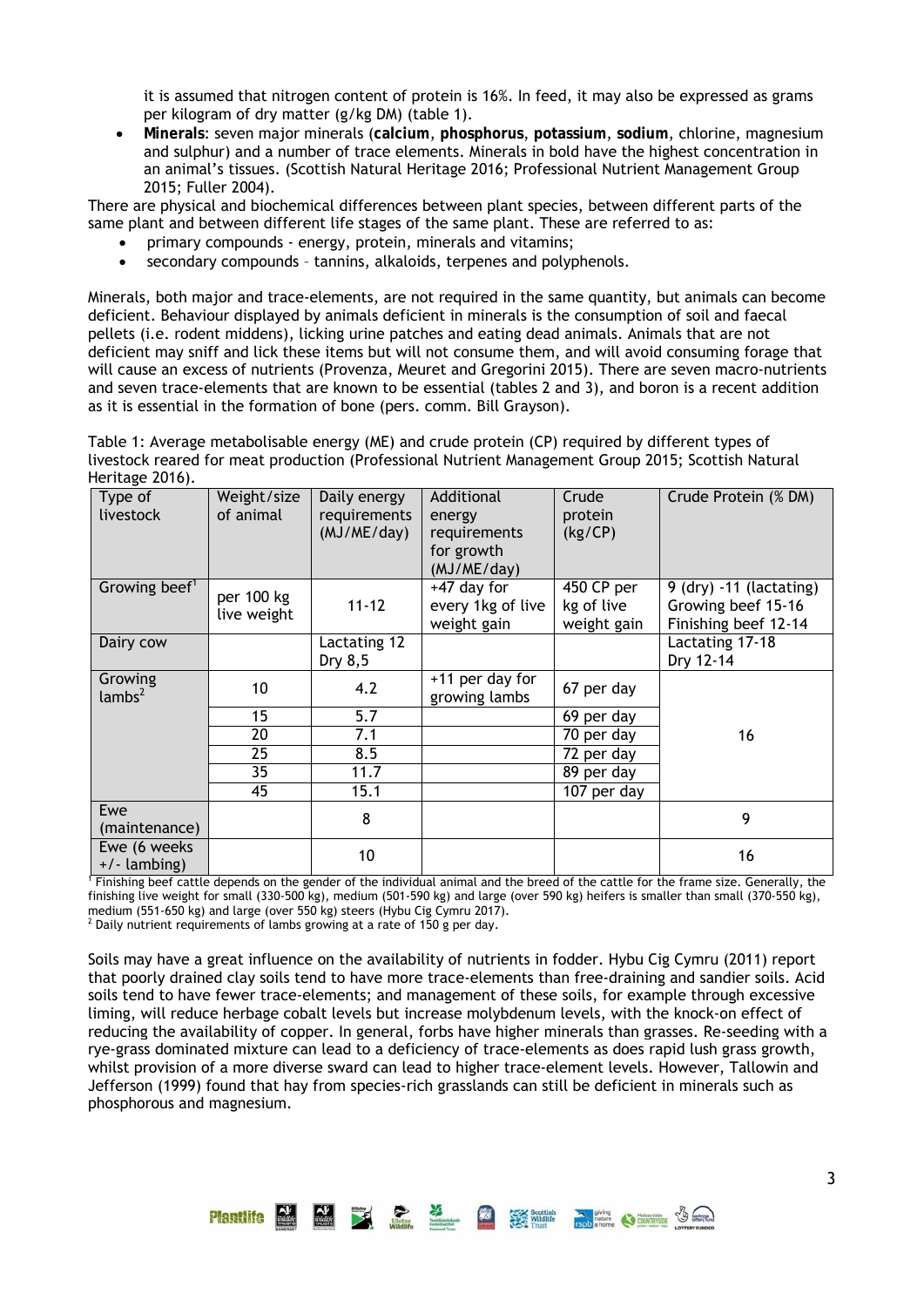| Mineral        | Dietary            | Dietary          |                                       | Dietary requirements of growing calves |                   | Dietary requirements | Dietary requirements | Dietary requirements |              |
|----------------|--------------------|------------------|---------------------------------------|----------------------------------------|-------------------|----------------------|----------------------|----------------------|--------------|
|                | requirements of    | requirements of  | (g/kg of DM)                          |                                        |                   | of pregnant sheep    | of lactating ewe     | of growing sheep     |              |
|                | pregnant cattle    | lactating cattle |                                       |                                        |                   | carrying twins       | nursing twins        | (g/kg of DM)         |              |
|                | (g/kg of DM)       | (g/kg of DM)     |                                       |                                        |                   | (g/kg of DM)         | (g/kg of DM)         |                      |              |
|                | 600 kg live weight | 600 kg live      | 50-100 kg<br>200-300 kg<br>400-600 kg |                                        | 75 kg live weight | 75kg live weight     | 20 kg live           | 40 kg live           |              |
|                |                    | weight           | live weight                           | live weight                            | live weight       |                      |                      | weight               | weight       |
| Calcium (Ca)   | $2.1 - 3.5$        | $2.9 - 4.8$      | $5.2 - 10.8$                          | $3.0 - 5.5$                            | $2.6 - 4.3$       | $1.4 - 3.9$          | $2.8 - 3.8$          | $3.7 - 7.0$          | $2.4 - 4.0$  |
|                |                    |                  |                                       |                                        |                   |                      |                      |                      |              |
| Magnesium (Mg) | $1.4 - 2.1$        | $1.6 - 2.4$      | 1.1 - 1.5                             | 1.1 - 1.6                              | $1.1 - 1.7$       | $0.45 - 1.1$         | $0.65 - 1.3$         | $0.5 - 0.9$          | $0.5 - 0.9$  |
| Phosphorus (P) | $1.0 - 2.2$        | $2.3 - 2.6$      | $3.3 - 4.4$                           | $1.7 - 2.7$                            | $1.0 - 2.3$       | $1.1 - 2.1$          | 2.8                  | $2.4 - 4.1$          | $.9 - 2.5$   |
| Potassium (K)  | 5.8                | $6.4 - 7.4$      | 8.4                                   | 4.7                                    | $6.4 - 7.4$       |                      |                      |                      | 3.0          |
| Sodium (Na)    | $0.8 - 0.9$        | $1.1 - 1.2$      |                                       | $0.65 - 0.7$                           | $0.65 - 0.75$     | $0.7 - 1.0$          | $0.76 - 0.83$        | $0.6 - 0.7$          | $0.6 - 0.7$  |
| Sulphur $(S)$  | $0.8 - 1.5$        | $0.8 - 1.5$      | 1.6 - 1.8                             | 1.0                                    | $0.8 - 0.9$       | $1.2 - 1.3$          | $1.8 - 2.1$          | $1.3 - 1.6$          | $0.85 - 1.0$ |
| Chlorine (Cl)  |                    |                  |                                       |                                        |                   |                      |                      |                      |              |

Table 2: Macro-element requirements for different types of livestock (Suttle 2010).

Table 3: The trace-element requirements for different types of livestock (ppm of DM Wookey 1987 and mg/kg of DM Hybu Cig Cymru 2011).

| Mineral                  | <b>Typical</b> | Recommended levels in    | Trace-element        | Recommended          | Trace-element   | Recommended     | Trace-element   |
|--------------------------|----------------|--------------------------|----------------------|----------------------|-----------------|-----------------|-----------------|
|                          | levels in      | total diet of pregnant / | requirements of      | levels in total diet | requirements of | levels in total | requirements of |
|                          | pasture        | lactating cattle         | pregnant / lactating | of dry cattle        | dry cattle      | diet of sheep   | sheep           |
|                          | (mg/kg DM)     | (mg/kg DM)               | cattle (ppm of DM)   | (mg/kg DM)           | (ppm of DM)     | (mg/kg DM)      | (ppm of DM)     |
| Iron (Fe)                |                |                          | 50                   |                      | 50              |                 | 30              |
| Copper <sup>3</sup> (Cu) | $-15$          |                          | 10                   |                      | 10              |                 | 10              |
| Manganese (Mn)           | $25 - 250$     | 25                       | 20                   | 25                   | 40              | 25              | 40              |
| Cobalt (Co)              | $0.05 - 0.25$  | 0.08                     | 0.1                  | 0.08                 | 0.1             | 0.11            | 0.01            |
| lodine (I)               | $0.1 - 0.5$    | 0.5                      | 0.5                  | 0.2                  | 0.5             |                 | 0.08            |
| Zinc $(Zn)$              | $20 - 60$      | 25                       | 30                   | 25                   | 30              | 25              | 50              |
| Selenium (Se)            | $0.02 - 0.15$  | 0.05                     | 0.1                  | 0.05                 | 0.1             | 0.05            | 0.1             |

 $3 \overline{3}$  Recommendation of copper depends on levels of molybdenum, sulphur and iron in the pasture which can restrict available copper.

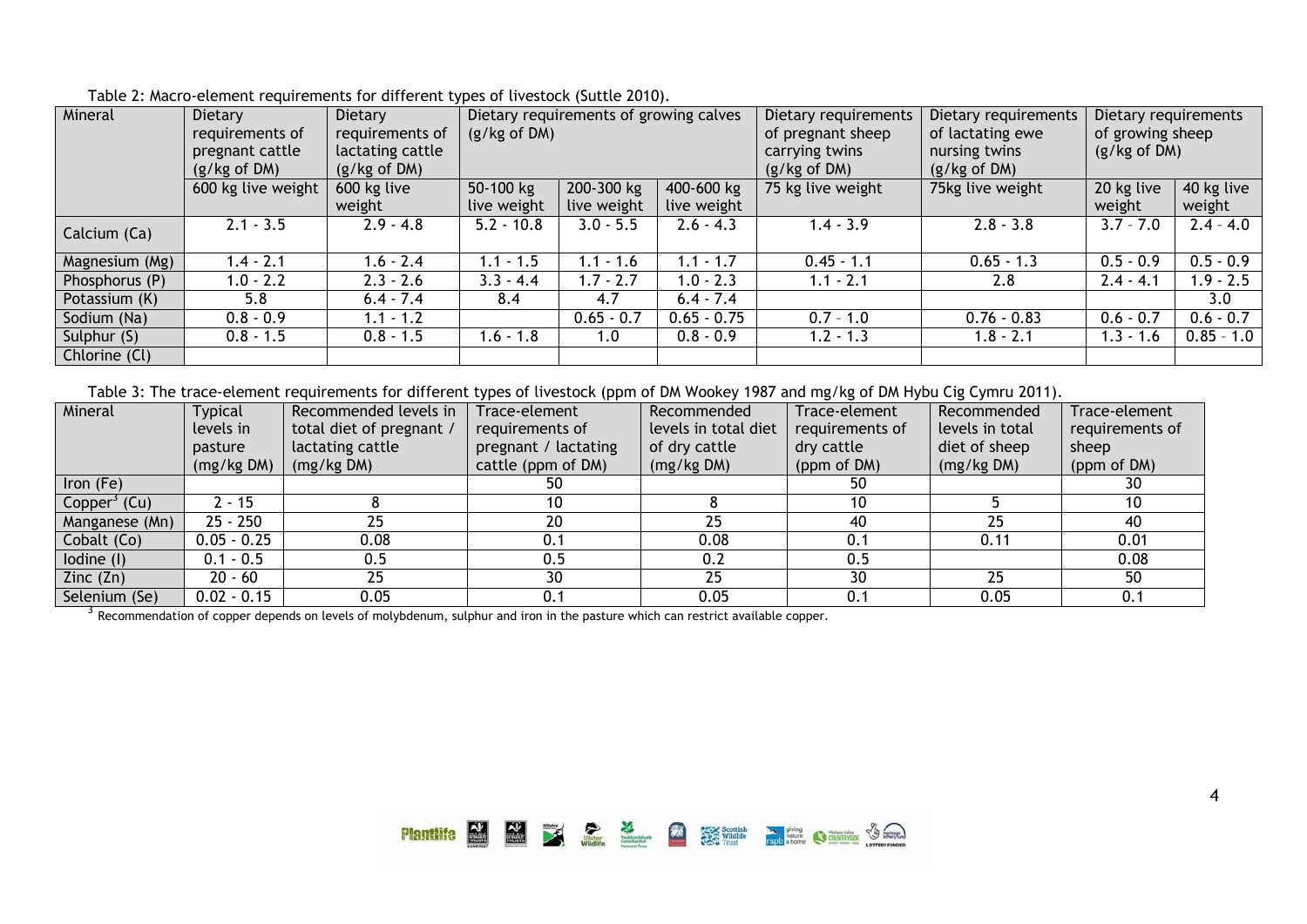# **Yield and nutritional value of grassland**

The yield of a pasture is measured by the amount of dry matter (DM) produced per annum (table 4). On average, 5.5-5.6 kg/DM of feed is required per day to produce a kg of beef, and the amount of dry matter increases for finishing systems or where dairy cows are being reared for meat to 8-12 kg/DM of feed per day (Professional Nutrient Management Group 2015).The amount of dry matter in silage is very variable, and can be anywhere between 15-35% of fresh weight as the fodder is stored as fermenting wrapped bales or in clamps. The amount of dry matter in hay is much higher, 90-95% of fresh weight, as it is cut later and dried prior to storage (Newton 1993). Thus, hay is much closer to the dry matter intake than silage.

| Grassland type                      | Metabolisable | Protein (CP) | Soil        |
|-------------------------------------|---------------|--------------|-------------|
|                                     | energy (ME)   | % DM         | phosphorus  |
|                                     | MJ/kg         |              | g/kg        |
| Improved ryegrass pasture (good)    |               | 22           |             |
| Improved ryegrass pasture (average) | 10.5          | 18           |             |
| Purple moor grass and rush pasture  | $6.5 - 8$     | $8 - 12$     | $0.7 - 1.0$ |
| Unimproved lowland Meadow           | $8 - 10$      | $8 - 12$     | $1.0 - 1.5$ |

Table 4: Typical figures for the forage quality of different types of grassland (Scottish Natural Heritage 2016; Tallowin & Jefferson 1999; Fisher 2013).

Digestibility is also a factor in animal nutrition; the higher the digestibility of fodder the greater the consumption by the animal, as the rumen will be able to process the food for absorption in the gut rather than excrete the energy. Metabolisable energy (ME) is another way of describing an animal's consumption; the greater the ME, the greater the intake of forage. Generally, young leaves are the most digestible part of a plant whilst stems are the least digestible, and the digestibility of plants declines as they mature (Crofts and Jefferson 1999). There is a trade-off between digestibility and forage bulk which increases later in the season towards flowering and harvest. The shape of the jaw of sheep mean that they are able to pick-out the most digestible parts of a plant, while the tearing action of cattle mean that they eat a much broader variety of plant parts (Crofts and Jefferson 1999, Rook et al. 2004; Magnificent Meadows 2015).

Tallowin (1997) and Tallowin and Jefferson (1999) state that species-rich grasslands have between 20-80% lower yield compared with agriculturally improved grassland, and the UK National Ecosystem Assessment reports that hay from species-rich grassland is between 2-8 tonnes/hectare, which is less than 30% of the dry matter that can be gathered from silage taken from agriculturally improved grasslands (Bullock et al. 2011). The nutritional value varies between 10-40% below agriculturally improved and intensively managed grassland, depending on the type of species-rich grassland. The result is a lower stocking density on species-rich grassland, with some agriculturally improved grassland with over three times the stocking density (Bullock et al. 2011). The species-rich grasslands with the lowest nutritional values fall within purple moor-grass and rush pasture communities (NVC Communities M22 to M26; Rodwell 1991) where the fibrous material can be greater than in other grasslands, prolonging digestion. Digestibility of hay from species-rich grasslands is about 20% lower than from agriculturally improved grasslands (Bullock et al. 2011). Some lowland and upland meadows (NVC communities MG3, MG5 and MG8; Rodwell 1992) may have energy levels close to those of average improved pasture, but with lower phosphorus and magnesium levels making the forage sub-optimal for maintaining livestock growth and body condition (Tallowin and Jefferson 1999; Bullock et al. 2011). As these species-rich grasslands occur on soils with low levels of phosphorous, this assessment is unsurprising. In calcareous grasslands, a very high ratio of calcium to phosphate may be detrimental to metabolism and bone development. Breed of livestock could be important, and a research study found that Welsh black cattle gained more live weight grazing purple moor-grass and rush pasture compared with a commercial breed (Wright et al. 2000).

Species-rich grassland in the spring and early summer, when they are most palatable, can provide the nutritional requirements for dry cows and ewes, but may not be good enough for finishing beef or lactating animals. As the quality of the forage declines into the autumn, with the plant matter becoming more fibrous and difficult to digest, even dry animals may struggle to meet their nutritional needs (Scottish Natural Heritage 2016). However, this does depend on the breed of livestock, and it may be that traditional breeds fare better than quicker-growing commercial breeds. Wallis de Vries and Schippers (1994) found that cattle selectively foraged in a riverine environment, spending more time consuming forage in this macro-habitat compared with a sand-dune environment. They theorised that the animals

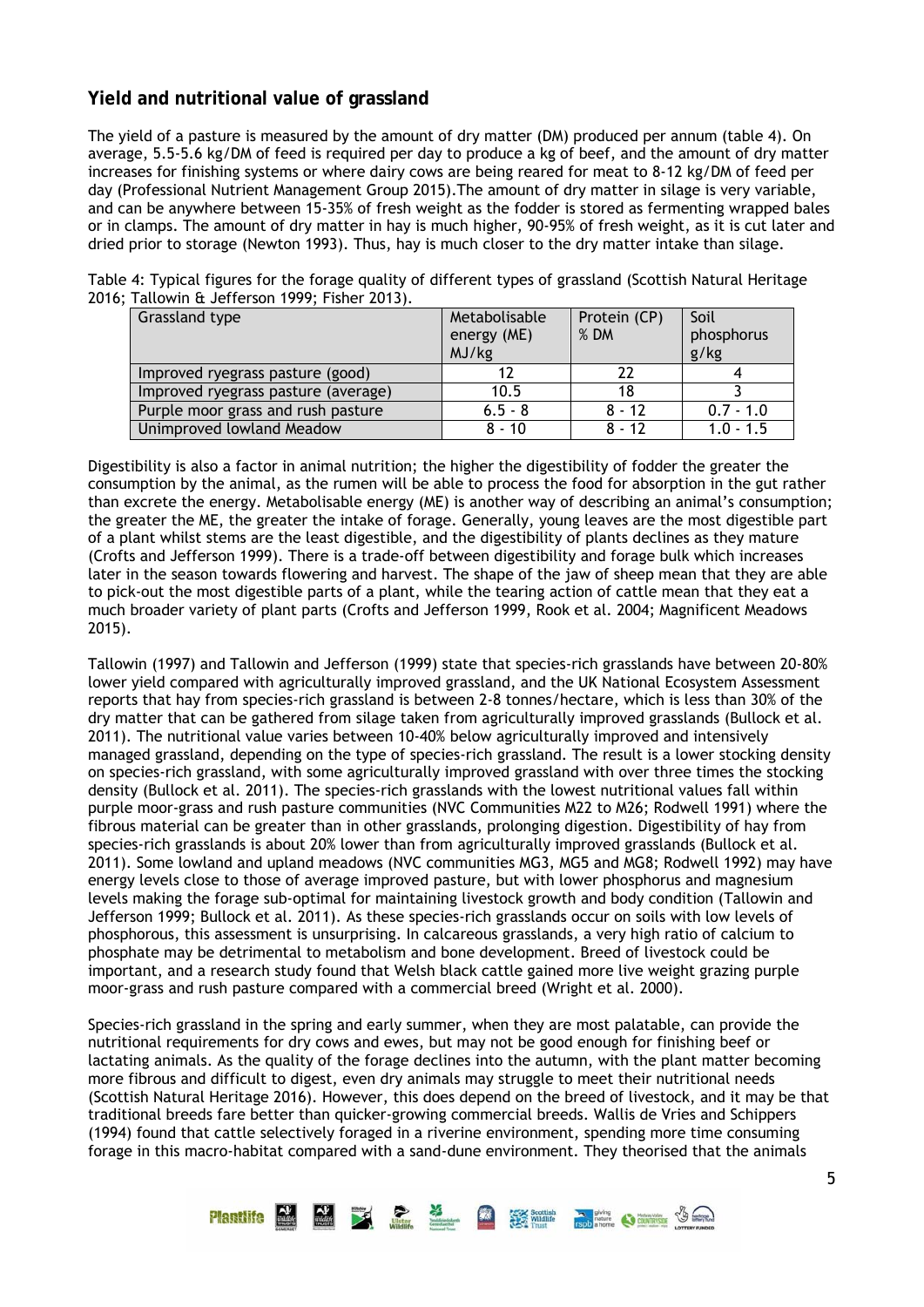were optimising their intake of organic matter (energy) along with macro-nutrients, such as sodium and phosphorous, to balance nutrition and as a result spent more time than expected within one habitat.

A research project undertaken on cattle breed (traditional 'v' commercial) and experience during rearing (extensively grazed unimproved grassland 'v' intensively grazed agriculturally improved grassland) on foraging behaviour aimed to find out how nature and nurture might affect the structure and biodiversity of unimproved grassland (IGER 2008). During the first year following birth, the suckler herds were isolated within their treatment groups, producing four sets of yearlings that were then grazed on purple moorgrass and rush pasture for their second year. The project monitored three groups of two-year old cattle over the course of the research. Foraging behaviour, diet selection and growth of the animals were assessed, and the study found:

- time spent grazing was unaffected by breed or experience during rearing;
- traditional cattle had a higher bite and chew rate than the commercial cattle, and the extensively grazed cattle on unimproved grassland had a higher bite and chew rate than the intensively reared cattle on agriculturally improved grassland. The higher bite and chew rate suggests that the cattle were taking less time selecting and processing forage;
- there was no difference between breed and rearing experience on rumination behaviour, indicating that there were no physical differences in the ingested forage. The chemical composition of the forage was also similar between the four groups of yearlings.
- all two-year old cattle had low growth rates irrespective of breed or rearing experience, which was suspected to be caused by the low digestibility of purple moor-grass *Molinia coerulea*. However, cattle raised on agriculturally improved grassland grew more slowly than cattle that had experienced grazing unimproved grassland as calves. Bite depth was theorised as being the major factor, with extensively reared cattle created a more uniform sward eating only the upper horizon of growth;
- cover of individual plant species or desirable and undesirable components of the sward (i.e. positive and negative indicator species) were not found to be associated with breed or rearing experience.

In conclusion, there was no effect of breed or rearing experience on the grazing behaviour of cattle managed extensively on unimproved grassland which would lead to a change in the botanical composition. However, there may be some degree of experience required for cattle grazing unimproved grasslands to optimise intake. This is further explored in Rook et al. (2004). They summarise evidence of how experience, particularly of young livestock, affects their intake of fodder, with animals lacking in experience of complex environments grazing up to 20% more but taking in up to 40% less food than individuals experienced in this environment. Furthermore, the diet of young animals can lead to preferences for up to two years following this experience. Crofts and Jefferson (1999) review differences between breeds of livestock and their suitability for grazing unimproved grasslands. Thus far, there has been little research into the behaviour of grazing animals relating to breed or adolescent experience, and even less research trying to separate these factors.

Humphries (2015) summarises some results of research undertaken by the Hill Farming Research Organisation into grazing preferences by sheep and cattle. Sheep consumed forage with more live material than dead litter compared with cattle on bent-fescue *Agrostis*-*Festuca* and mat-grass *Nardus* grasslands. Within mat-grass communities, cattle and sheep both preferred grazing fescues and wavy hair-grass *Deschampsia flexuosa* between tussocks of mat-grass, but as the season progressed and these grasses declined in palatability, cattle started grazing mat-grass whilst sheep did not. On purple moor-grass *Molinia* grasslands the grazing of live fodder and dead litter was comparable between sheep and cattle in spring and summer, but in the autumn sheep grazed other grass species whilst cattle grazed purple moorgrass. This research demonstrates grazing patterns by different types of livestock and change in fodder consumed over the seasons.

Herefordshire Wildlife Trust (2016) analysed hay samples from MG5 lowland meadows to determine whether their nature reserves produced hay and haylage of suitable quality for their tenants. The ME of freshly cut hay varied between 7.2 and 8.7 (table 5). The highest and lowest values were from meadows adjacent to one another at The Parks Nature Reserve. Some of these energy rates fall just below the expected norm for lowland meadows, but this variation could be related to the hay making process.

The relationship between soil acidity and vegetation community is clearly summarised within the National Vegetation Classification system, and Tallowin & Jefferson (1999) noting that the rush pastures of wet

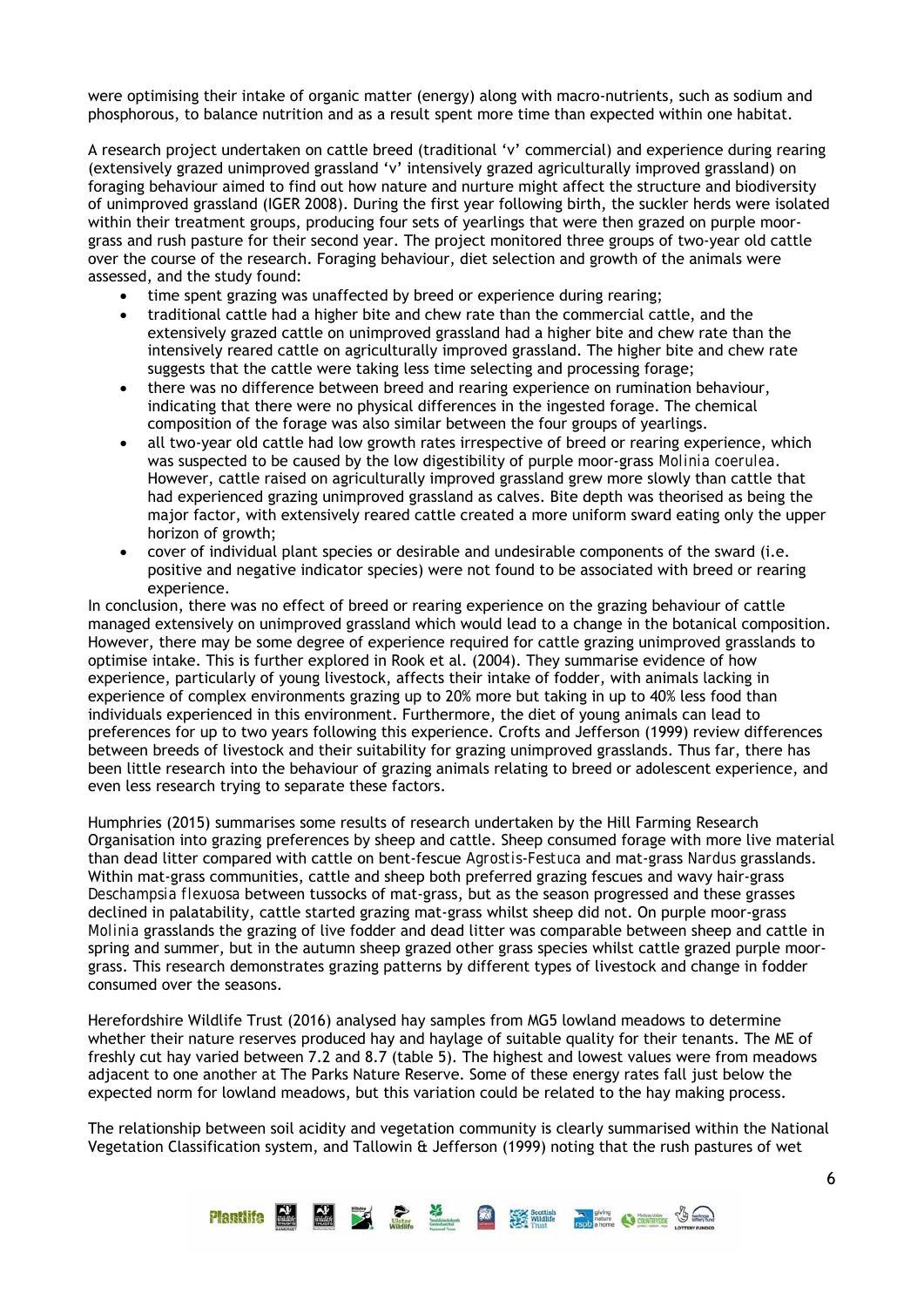acid soils usually have lower ME than lowland meadows. Humphries (2015) states that soil acidity is a critical limiting factor on pasture production and a major factor in soil nutrient cycling. Soil acidity may play a factor in the quality of fodder. In general across the UK, the pH of soils is falling which is influenced by factors such as atmospheric nitrogen deposition and fertiliser inputs (Plantlife and Plant Link 2017). The expected result would be deterioration in the quality of the fodder over the long-term as the soil becomes more acidic. For example, the quality of the forage is lower on more acidic soils on hill farms compared with less acidic in-bye land that may have been agriculturally improved (Humphries 2015). However, the small differences within a vegetation community observed at Herefordshire Wildlife Trust's lowland meadows do not appear to affect the quality of the forage. The hay and haylage samples show that the ME of MG5c meadows (which is the heath grass *Danthonia decumbens* sub-community) is slightly higher than MG5a meadows (the typical meadow vetchling *Lathyrus pratensis* sub-community). The MG5c soils are acidic old red sandstone soils with clay and outcrops of cornstones, leading to localised neutral and limey patches in some grasslands (pers. comm. Sue Holland, Reserves Officer). However if soils become more acidic and the community of plants shifts to a more acid-tolerant sward, the quality of the forage could decrease. Herefordshire Wildlife Trust also observed that the quality of the feed did not appear to degrade over the winter period (table 6), although the samples were not taken on a strict timeline so cannot be used to rigorously determine the potential degradation of forage. The differences between the two types of feed, hay and haylage, may be due to a number of factors, such as the species present within the meadows, timing of the cutting, fermentation of the wrapped haylage compared to the unwrapped hay and storage conditions. Further testing of forage could be undertaken to determine whether the nutrition of forage differs between different types of feed (i.e. hay or haylage), with location across the country considering soil pH and type of substrate, over the growing season and whether there is any degradation over time of storage.

| Table 5: The amount of metabolisable energy and crude protein available in hay samples taken from |
|---------------------------------------------------------------------------------------------------|
| Herefordshire Wildlife Trust Nature Reserves and analysed within five months of hay cutting       |
| (Herefordshire Wildlife Trust 2016).                                                              |

| <b>Nature</b>   | Soil pH (un-bold        | Type of   | Hay or  | Cutting | Date of    | <b>DM</b> | <b>ME</b> | DE    | <b>CP</b> |
|-----------------|-------------------------|-----------|---------|---------|------------|-----------|-----------|-------|-----------|
| reserve         | historical sample.      | grassland | haylage | date    | analysis   | g/kg      | MJ/kg     | MJ/kg | g/kg      |
|                 | 2016 sample in bold)    |           |         |         |            |           |           |       |           |
| Cadbury         | 5.1 to 4.8              | MG5c      | Hay     | July    | Sept       | 914       | 7.7       | 9.1   | 112       |
| Leat Hay        |                         |           |         | 2016    | 2016       |           |           |       |           |
| Cadbury         | 5.6 to $5.\overline{0}$ | MG5a      | Hay     | July    | Sept       | 905       | 7.6       | 9.3   | 117       |
| Main            |                         |           |         | 2016    | 2016       |           |           |       |           |
| Cethins         | 5.5 to 5.3 to 5.1       | MG5c      | Hay     | July    | Sept       | 909       | 7.7       | 8.9   | 112       |
|                 |                         |           |         | 2016    | 2016       |           |           |       |           |
| Crow Wood       | 5.5                     | MG5a      | Hay     | July    | <b>Oct</b> | 937       | 7.5       | 9.0   | 105       |
| Meadow          |                         |           |         | 2016    | 2016       |           |           |       |           |
| <b>Harisses</b> |                         | MG5c      | Hay     | July    | Sept       | 916       | 7.7       | 9.0   | 117       |
|                 |                         |           |         | 2016    | 2016       |           |           |       |           |
| The Parks       | 5.3                     | MG5       | Hay     | July    | <b>Oct</b> | 919       | 7.2       | 8.9   | 106       |
| 7 Acre          |                         |           |         | 2016    | 2016       |           |           |       |           |
| The Parks       |                         | MG5       | Hay     | July    | <b>Dec</b> | 922       | 8.7       | 9.2   | 133       |
| Home Field      |                         |           |         | 2016    | 2016       |           |           |       |           |

Table 6: The amount of metabolisable energy and crude protein available in hay samples taken from Herefordshire Wildlife Trust Nature Reserves and analysed after a winter of storage (Herefordshire Wildlife Trust 2016).

| Nature<br>reserve      | Soil pH (un-bold<br>historical<br>sample. 2016<br>sample in bold) | Type of<br>grassland | Hay or<br>haylage | Cutting<br>date | Date of<br>analysis | <b>DM</b><br>g/kg | <b>ME</b><br>MJ/kg | <b>DE</b><br>MJ/kg | CP <sub>%</sub><br>(g/kg) |
|------------------------|-------------------------------------------------------------------|----------------------|-------------------|-----------------|---------------------|-------------------|--------------------|--------------------|---------------------------|
| Crow<br>Wood<br>Meadow | 6.1 to $5.4$                                                      | MG5a                 | Hay               | July<br>2015    | March<br>2016       | 911               | 8.0                | 9.4                | 64                        |
| <b>The</b><br>Parks    | 5.4                                                               | MG5                  | Hay               | July<br>2015    | March<br>2016       | 906               | 8.0                | 9.1                | 84                        |
| <b>The</b><br>Parks    | 5.0                                                               | MG5                  | Haylage           | July<br>2015    | March<br>2016       | 905               | 8.1                | 9.0                | 88                        |

Plantlife **NEW DE SO SECURITY AND STATE** OF STRAIGHTEND COMPUTER OF STRAIGHTEND COMPUTER OF STRAIGHT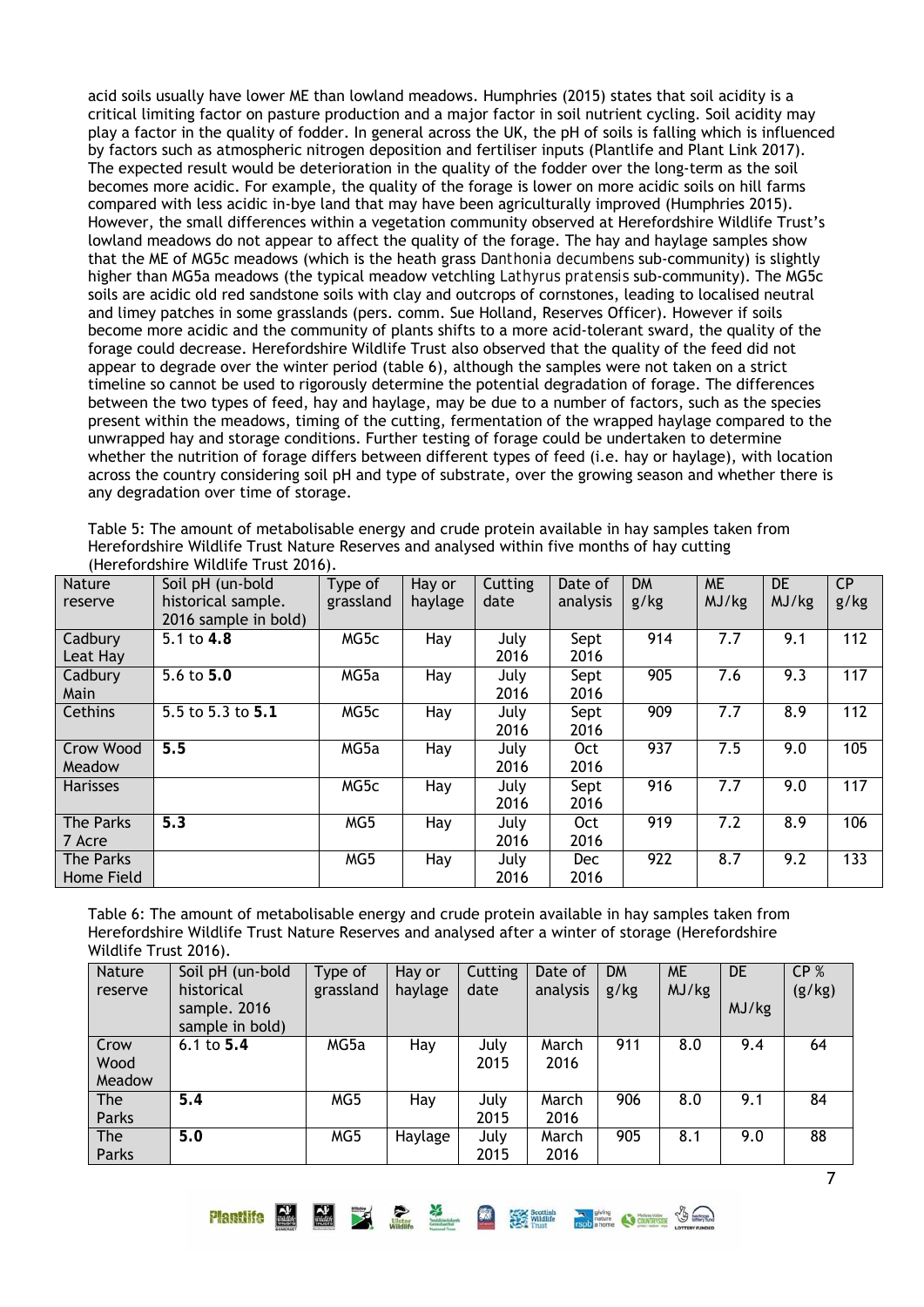Tallowin and Jefferson (1999) found that the potassium content of hay was suitable for most productive livestock, but could deteriorate in hay cut after July, sodium content was adequate, but magnesium content of cut herbage was below the requirements of livestock from semi-natural grasslands. This creates a conflict. Hay-making after July reduces the quality of the forage for livestock (Tallowin and Jefferson 1999) and it can also favour competitive species with persistent seeds that are capable of vegetative spread, particularly grasses, and can increase dead litter within a sward restricting seed set and germination of forbs (Pinches et al 2013; Humbert et al. 2012). Cutting too early, which may benefit the quality of the forage as it is taken when the young plants are at their most nutritious, leads to the eventual loss of species diversity by removing flowering stems, thus limiting seed set, and has been found to favour ruderal species (Pinches et al 2013; Humbert et al. 2012). Thus, the best time to make hay is during July after the majority of forbs have set seed, and this is why an earliest cutting July date is often stipulated as part of conservation measures.

There is some evidence to suggest that, although agriculturally improved grasslands may have higher ME and crude protein (CP), grazing just these grasslands does not always result in greater levels of animal growth and produce. Dairy cows grazing mixed species leys (containing perennial rye-grass *Lolium perenne*, white and red clover *Trifolium repens* and *T. pratense*, chicory *Cichorium intybus* and tall fescue *Festuca arundinacea*) were found to have increased milk production, milk solids and a higher dry matter intake per day compared with heifers grazing perennial rye-grass and clover leys (Roca-Fernández et al. 2016). Grayson (2017) reports on a study where dairy cows restricted to perennial rye-grass sought out and selectively ate more nutritional forage as the year progressed to counter the effects of seasonal decline in the quality of fodder. A similar study of ewes found that they produced more milk on mixed species leys (containing chicory, plantain *Plantago* sp., white and red clover) producing heavier lambs with faster weight gain just after birth (Hutton et al. 2011).

Livestock on species-rich grassland have a greater choice of herbs due to the greater forb component of these grasslands. Grayson (2017) summarises a study of a cow grazing a species-rich limestone grassland in the Yorkshire Dales as part of a small extensive herd. The cattle selected areas with a greater abundance of herbs, springs on warmer days and hollows for shelter when the weather was inclement. The sward along these routes was often greener and shorter, and the areas that were not utilised had longer, grassier vegetation with lower herb cover. Samples sent for analysis found the CP to be a third higher in favoured feeding locations. This suggests that livestock grazing can be considered a positive feedback mechanism on species-rich grassland. Herbs gain an advantage over grasses via continual defoliation of competitive species (Crofts and Jefferson 1999), and the greater nutrition of the fodder seems to be drawing livestock back to the same areas to feed (Grayson 2017). However, grazier selectivity is not always positively expressed by livestock and site managers, and it can be considered a problem when animals consume desirable species and avoid undesirable species (Grayson 2017). Thus, there is a fine line of timing, duration and grazing intensity on species-rich grasslands to sustain the nutritional requirements for animals maintaining the diversity and quality of the forage, without under or over-stocking both of which cause a decline in ME, CP and minerals.

The Farmer Network (2017) carried out a study comparing in-bye land with rough pasture on three types of farms; relatively 'low farms' at around 1000ft altitude, which were generally ex-dairy and had relatively 'good' ground compared with the 'hill farms' and the purely 'conservation grazing sites'. The low farms had very little difference in forage quality between the in-bye agriculturally improved grassland (adjacent grassland to the farm buildings) and the rough grazing, increasing in CP between 15-20% from April to October, and ME by 10-13 MJ/kg in both 2015 and 2016. The forage quality differed between the in-bye and rough grazing on the hill farms, but to a lesser extent than expected with some overlap. The CP of the in-bye land was far more stable, between 15-20% and is comparable to the in-bye and rough pasture of the low farms. The rough grazing had a fall in CP from ~17% in April to ~6% in October 2015, but in 2016 there was a rise in CP from ~6% in April to ~17% in August. ME of the hill farms was far more consistent ranging from 8-12 MJ/kg over the spring, summer and autumn in 2015 and 11-12 MJ/kg over the same period in 2016 of both the in-bye and rough pasture, and is comparable to the low farms. The conservation grazing sites for both the in-bye and rough pasture echoed the results of the rough pasture of the hill farms. As breeds of cattle differed between farms, it was not possible to come to any conclusions about weight gain associated with the different types of grassland. Further testing is still being undertaken by the Farmer Network (pers. comm. Kate Gascoyne, The Farmer Network).

Livestock browsing more woody vegetation, possibly in the form of silvopasture, is not commonly practiced in the UK yet as an agricultural practice. Behaviour varies considerably between types of animal



8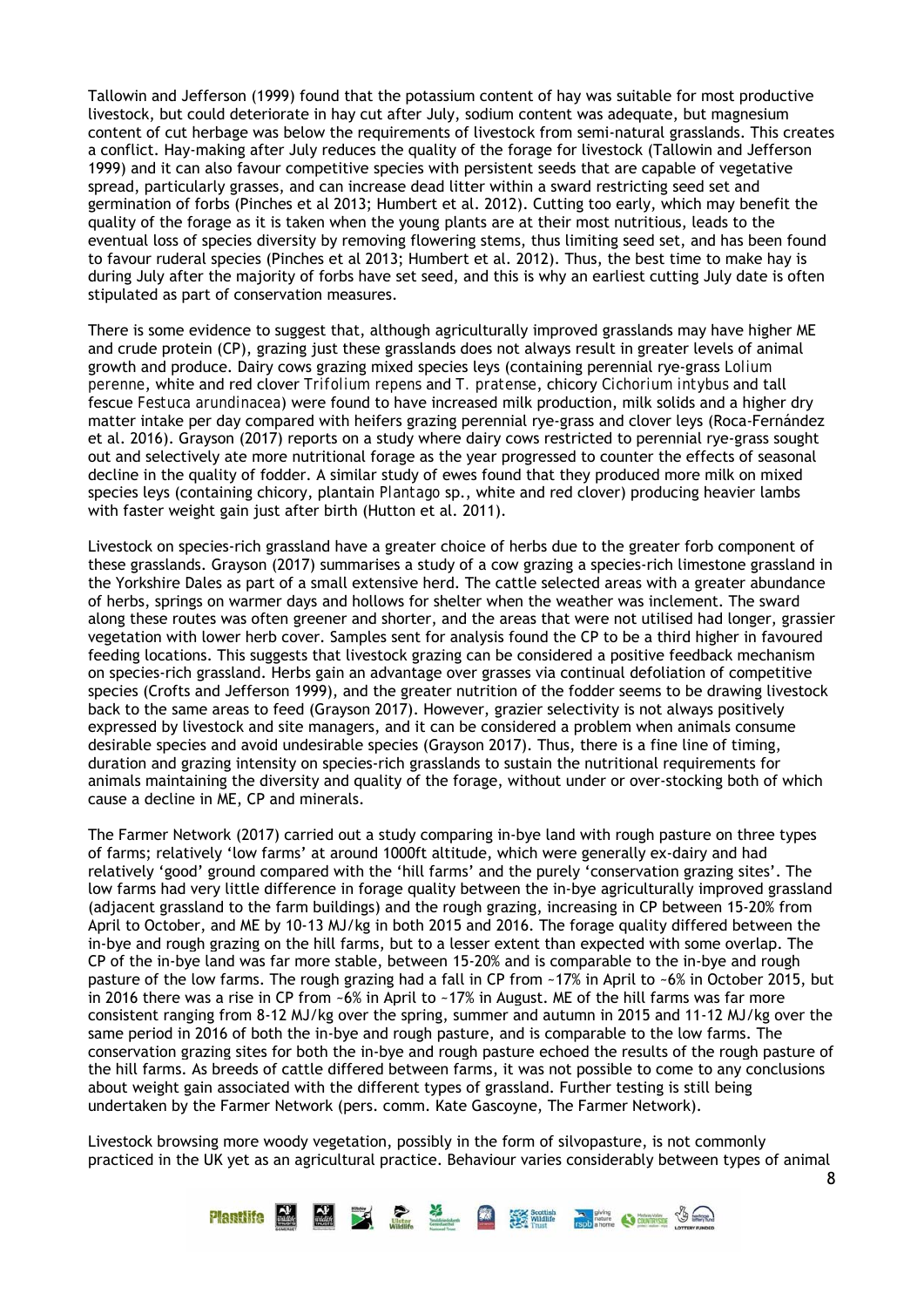with goats browsing a greater percentage of their diet than sheep or cattle. Breed and experience of an individual may also influence the amount of browse consumed. The New Forest is an example of silvopasture based upon the historic use of the commons. Tubbs (1986) describes livestock selectivity feeding in the New Forest on a daily and seasonal basis. Ponies were observed to arrive earlier in the morning at the grass lawns and leave later in the afternoon compared to the time they spent on reseeded grassland. Investigation of the forage quality of the reseeded grassland revealed that it was of poorer productivity. In the afternoon, ponies moved to graze valley mires, lowland heathland, gorse and woodland, particularly overnight for shelter, before returning to the lawns in the morning. Cattle had similar behaviour but avoided grazing valley mires. On an annual basis, grass comprised more than 90% of pony diet between May and July from all of the habitats they frequented, but declined to 40% of forage consumed by February before slowly increasing again during the spring. Between September and May it was replaced with gorse, tree leaves and twigs (notably holly), moss, heather and bracken fronds in August and September. Grass in the diet of cattle varied from 65% in mid-winter, including supplementary feed, to 80% in mid-summer. Heather formed 20% of the diet in summer and 10% during winter. Even though cattle were observed browsing scrub and trees, there was none of this material in the analysis of dung. As a consequence, the wet heaths and valley mires were considered as important a source of grass as the lawns with palatable species such as jointed rush *Juncus articulatus*, sharp-flowered rush *J. acutiflorus* and bulbous rush *J. bulbosus*. During the autumn, the animals appeared to favour acid grasslands dominated by bristle bent *Agrostis curtisii* and purple-moor-grass *Molinia coerulea*. Browse also increased in significance, particularly heather *Calluna vulgaris*, but not cross-leaved heath *Erica tetralix* and bell heather *E. cinerea* which was avoided by ponies and cattle. During the spring, the ponies selectively grazed dwarf gorse *Ulex minor*, and if there was an acorn crop in the autumn the ponies and cattle would divert from their normal grazing pattern to hoover the nuts from the woodland floor. Deer were also observed to eat grass, and had an even higher amount of browse in their diet including broadleaved trees, shrub leaves and twigs. Deer also avoided bog myrtle *Myrica gale* as well as crossedleaved heath and bell heather, and were seldom observed to eat gorse, bristle bent or purple moor-grass. Within a farmed landscape, Grayson (2017) reports on an individual cow and calf selecting to eat ivy *Hedera* spp. provided as part of an overwinter supplementary feed, and cattle routinely consuming blackthorn leaves in the height of summer. Further research on the role that browsing plays within the diet of livestock and how this can be affected by experience of animals would increase our knowledge of the importance that this type of forage has for livestock.

# **Minerals present in grasslands**

Land management, soils and micro-climate all affect vegetation growth rate and consequently impact on metabolisable energy (ME), crude protein (CP) and mineral components of grasslands. Geographical location, particularly latitude and elevation above sea level, is also a key factor influencing levels of minerals. For example, copper deficiency can affect an unborn lamb's nervous system and cobalt deficiency can result in poor growth levels and a lower immunity response in ewes (Humphries 2015).

Grayson (2016a and 2016b) analysed the ME, CP and minerals of a hay meadow and a limestone grassland (table 7 and appendix). The sward and management of the two areas differ:

- School Field, Silverdale, Lancashire a combination of MG5 lowland meadow and MG6 semiimproved grassland managed as traditional hay meadow under successive agri-environment schemes since 1992. No chemical inputs have been spread on the meadow since 1987 but wellrotted farm yard manure (composted for at least 2 years) is spread at 20 t/ha once every 4-5 years. The grassland has a single cut in late summer followed by aftermath grazing with cattle in the autumn and winter sheep grazing. Initially, supplementary feeding of species-rich hay was undertaken on the meadow to establish new species (i.e. yellow rattle *Rhinanthus minor*, red clover *Trifolium pratense* and common knapweed *Centaurea nigra*).
- Over Pasture, Ingleborough, North Yorkshire CG9 Blue moor-grass *Sesleria albicans* dominated upland limestone grassland at c 400 m a.s.l. The grassland is a National Nature Reserve, Site of Scientific Interest and a Special Area of Conservation for the limestone grassland, and no fertilisers or pesticides have been used for 25 years. Until 2014, the limestone grassland was just grazed with sheep at 0.1-0.2 LU/ha leading to a rank and grass dominated sward. More recently the grassland has been grazed with cattle at 0.3-0.5 LU/ha throughout the year opening the sward and resulting in a more diverse forb community (pers. comm. Bill Grayson).

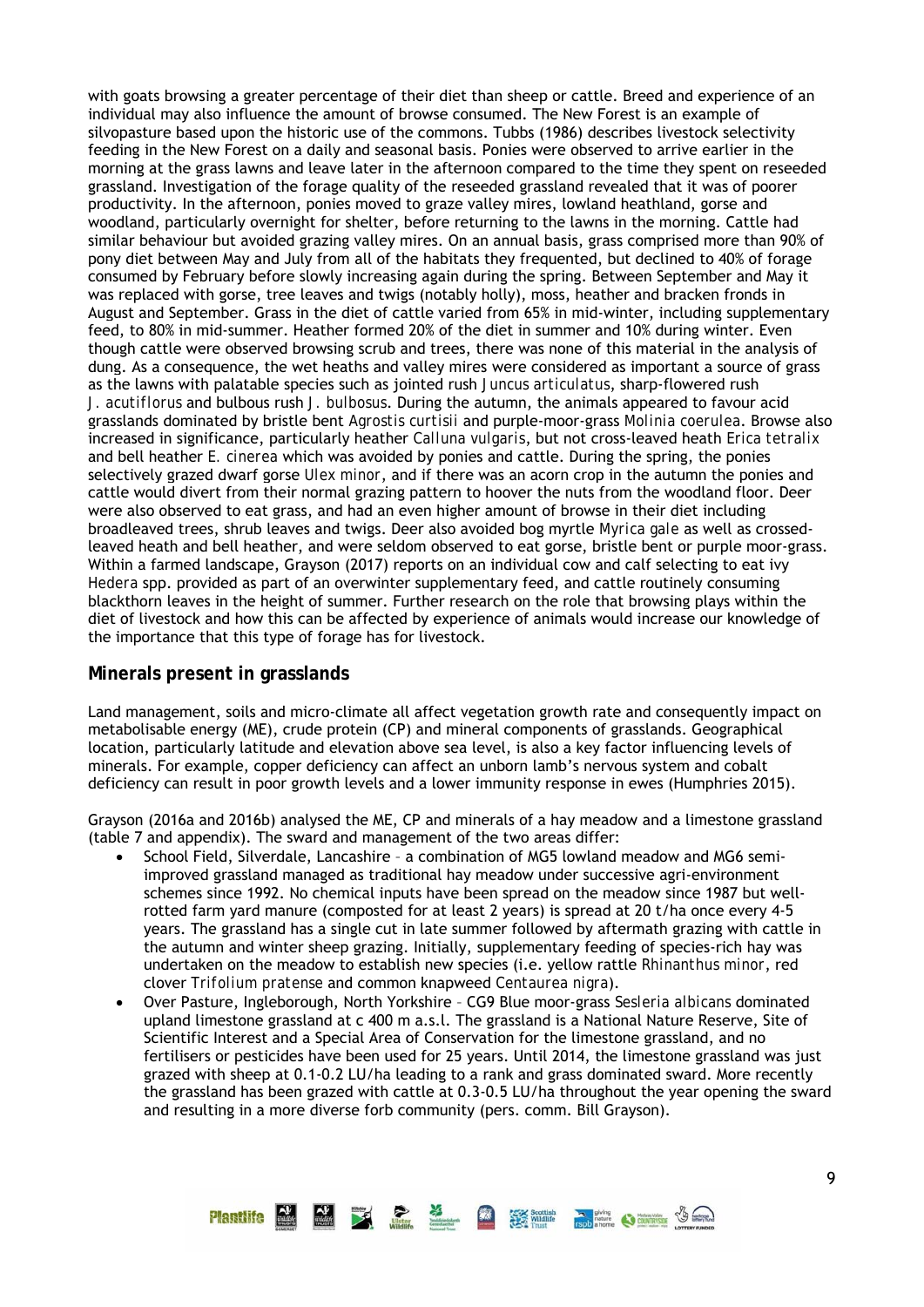The test results show that the herb component of the meadow had a greater amount of ME, CP and minerals compared with the grass component (table 7):

- ME: In comparison with the typical ranges of forage, the grass component of the lowland meadow was below the average expected ME whilst the herb component was above the expected ME for this type of grassland. The limestone pasture had high ME, which was close to the average ME of rye-grass pasture.
- CP: The CP of the grass component of the lowland meadow was very low, less than half of the CP of the herb component. The CP of the limestone grassland was just below the CP of the herb component of the lowland grassland, and above that of the fresh hay samples analysed by Herefordshire Wildlife Trust (table 5).
- Dry matter (DM): The amount of DM was lower in the limestone grassland suggesting that there is less fodder available. Thus, even though the energy and protein appear to be quite high in the limestone grassland, the amount of forage for livestock restricts the number of animals and would limit growth if too many animals are grazing the pasture at any one time.
- Minerals: The amounts of the macro-elements calcium, magnesium, phosphorous and, in particular, sodium were lower in the limestone pasture compared with the herb and grass components of the hay meadow. Sulphur was higher in the limestone pasture compared with the grass meadow component, but lower than the herb meadow component, and the amount of potassium was much higher in the limestone pasture, nearly two thirds greater than the grass component of the meadow and almost twice the quantity in the herb component. This could demonstrate the value of farms having different types of grassland that could provide different primary compounds adding to the nutritional diet of livestock. Calcium, magnesium, sodium and sulphur macro-nutrients within the herb component of the Lancashire MG5 grassland were relatively high in comparison to forage samples taken from other MG5 grasslands and grass-cloverherb leys in Denmark, and the potassium concentration in the limestone grassland sward was higher than most other species-rich grasslands but not of the grass-clover-herb leys.

The affect of location, soil and vegetation community on ME, CP and mineral content is uncertain, as there have been relatively few tests of species-rich grassland that can be compared to local agriculturally improved grassland. Location is known to affect the fatty acid composition of meat, leading to regional variations in flavour (Wood et al 2007). Further forage samples should be undertaken to examine local and regional differences in nutritional quality, as well as differences between grass, herb and legume components of the sward.

Pirhofer-Waltz et al. (2011) undertook an experiment investigating the potential for forage herbs to improve mineral consumption by livestock. Their conclusion was that herbal leys can provide a greater amount of minerals than grass-only leys. In particular, herbs contained higher quantities of the macronutrients phosphorous, magnesium, potassium and sulphur, and micronutrients zinc and boron, than grasses. A separate analysis of the trial plots found that the application of slurry indirectly reduced the mineral concentrations of calcium, sulphur, copper and boron in the sward as the fertiliser increased the proportion of mineral-poor grasses. However, grasses had higher concentrations of manganese and molybdenum compared with the herbs. This result concurs with a previous study of an extensivelymanaged semi-natural grassland in Spain. Higher concentrations of phosphorous, potassium, iron and zinc were found in herbs compared with legumes and grasses, and higher concentrations of nitrogen, calcium, magnesium and copper in legumes compared with grasses (García-Ciudad et al. 1997). Concentrations of phosphorous, magnesium and sodium were too low from the individual sward components for the requirements of livestock, but calcium, copper and zinc in the legume and herb components, and potassium, manganese and iron in all three components were adequate to meet livestock requirements. Wilman and Derrick (2009) found that concentrations of the major minerals were greater in six herb species, potentially increasing uptake of minerals in sheep where the forbs were present. Magnesium was found to be on average 70% higher in chickweed *Stellaria media*, dandelion *Taraxacum officinale* agg. broadleaved dock *Rumex obtusifolius*, ribwort plantain *Plantago lanceolata* and corn spurrey *Spergula arvensis*. However, the concentration of water-soluble carbohydrate was lower in these forbs. Chickweed was particularly high in phosphorous and potassium, dandelion in potassium and magnesium, broadleaved dock in magnesium, ribwort plantain in calcium, and corn spurrey in magnesium and sodium.

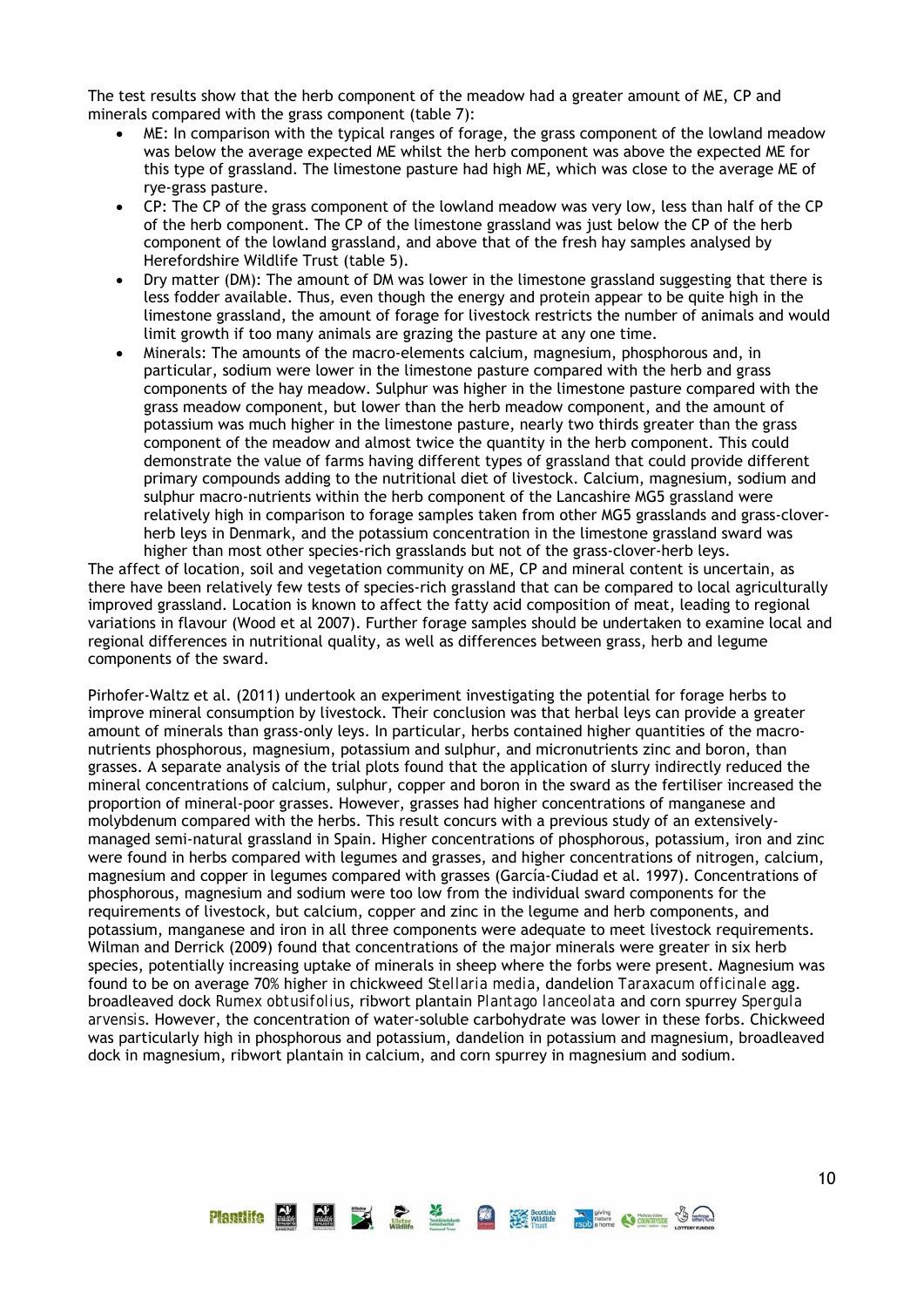Table 7: Metabolisable energy, crude protein and mineral quantities present in the grass and herb component of a grass-clover-herb mix grown to determine macro- and micro-nutrient concentrations (Pirhofer-Waltz et al. 2011), hay meadow and limestone pastures (Grayson 2016a and 2016b), a neutral hay meadow (High Weald AONB 2003) and semi-natural and agriculturally improved grasslands (Tallowin and Jefferson 1999). See appendix for ME, CP and mineral composition of other forage samples.

| Element                                | <b>Unit</b> | Lowland meadow<br>Grass-clover-herb ley on<br>sandy loam soils (trial<br>(MG5)<br>plots)<br>Somerset<br>Denmark |                           |                  | Lowland<br>meadow<br>(MG5)<br>Lincolnshire | Lowland<br>meadow<br>(MG5)<br>Lancashire |       | Lowland<br>meadow<br>(MG5)<br>East | Limestone<br>pasture<br>(CG9)<br><b>North</b> | Purple moor-<br>grass and<br>rush pasture<br>(M23) | Fen<br>meadow<br>(M24)<br>Devon | Species-<br>poor rush<br>pasture<br>(MG10) |                    |
|----------------------------------------|-------------|-----------------------------------------------------------------------------------------------------------------|---------------------------|------------------|--------------------------------------------|------------------------------------------|-------|------------------------------------|-----------------------------------------------|----------------------------------------------------|---------------------------------|--------------------------------------------|--------------------|
|                                        |             |                                                                                                                 |                           |                  |                                            |                                          | Grass | Herb                               | <b>Sussex</b>                                 | Yorkshire                                          | Devon                           |                                            | Somerset           |
| Management                             |             | 0 kg/ha N<br>fertiliser                                                                                         | 200 kg/ha N<br>fertiliser | Cut              | Cut <sub>ft</sub><br>grazed                | Cut                                      | Cut   | Cut                                | Cut                                           | Grazed                                             | Grazed                          | Grazed                                     | $Cut \&$<br>grazed |
| Dry matter (DM)                        | g/kg        |                                                                                                                 |                           |                  |                                            |                                          | 507   | 343                                |                                               | $\overline{267}$                                   |                                 |                                            |                    |
| Metabolisable<br>energy (ME)           | MJ/kg/DM    |                                                                                                                 |                           |                  |                                            |                                          | 7.6   | 10.2                               |                                               | 10.6                                               | 6.5                             | 6.5                                        | 7.9                |
| Crude protein<br>(CP)                  | g/kg/DM     |                                                                                                                 |                           |                  |                                            |                                          | 56.9  | 129                                |                                               | 126                                                |                                 |                                            |                    |
| Nitrogen (N)                           | g/kg/DM     | $18.1 - 23.5$                                                                                                   | $16.4 - 31.1$             |                  |                                            |                                          |       |                                    |                                               |                                                    |                                 |                                            |                    |
| Calcium (Ca)                           | g/kg/DM     | $12.2 - 15.2$                                                                                                   | $8.4 - 14.7$              | 12.2             | 4.5                                        | 8.4                                      | 8.38  | 16.0                               |                                               | 4.79                                               | 2.9                             | 2.9                                        | $\overline{3.2}$   |
| Magnesium (Mg)                         | g/kg/DM     | $2.5 - 2.9$                                                                                                     | $2.0 - 3.1$               | $\overline{3.0}$ | 2.2                                        | 1.8                                      | 1.62  | 2.96                               |                                               | 1.45                                               | 1.2                             | 1.6                                        | 1.2                |
| Phosphorous (P)                        | g/kg/DM     | $2.6 - 4.4$                                                                                                     | $2.8 - 4.3$               |                  |                                            |                                          | 1.71  | 2.92                               |                                               | 1.68                                               |                                 |                                            |                    |
| Potassium (K)                          | g/kg/DM     | $23.3 - 34.4$                                                                                                   | $23.1 - 31.58$            | 6.3              | 4.1                                        | 22.6                                     | 5.70  | 9.95                               |                                               | 17.3                                               | 12.4                            | 10.4                                       | 9.1                |
| Sodium (Na)                            | g/kg/DM     | $0.9 - 1.2$                                                                                                     | $1.1 - 1.2$               | 6.0              | 4.8                                        | 0.6                                      | 4.44  | 5.22                               |                                               | 0.24                                               | 2.3                             | 1.8                                        | 2.1                |
| Sulphur (S)                            | g/kg/DM     | $1.9 - 3.1$                                                                                                     | $1.6 - 3.1$               |                  |                                            |                                          | 1.33  | 2.61                               |                                               | 2.14                                               |                                 |                                            |                    |
| Iron (Fe)                              | mg/kg/DM    | $55.4 - 73.9$                                                                                                   | $52.0 - 75.7$             |                  |                                            |                                          | 209   | 235                                | 406.4                                         | 111                                                |                                 |                                            |                    |
| Copper (Cu)                            | mg/kg/DM    | $5.1 - 9.7$                                                                                                     | $4.9 - 9.4$               |                  |                                            |                                          | 4.99  | 8.14                               | 7.6                                           | 6.06                                               |                                 |                                            |                    |
| Manganese (Mn)                         | mg/kg/DM    | $53.9 - 60.3$                                                                                                   | $49.2 - 60.9$             |                  |                                            |                                          | 156   | 294                                | 400                                           | 494                                                |                                 |                                            |                    |
| $\overline{Z}$ inc ( $\overline{Z}$ n) | mg/kg/DM    | $18.2 - 30.1$                                                                                                   | $28.3 - 38.4$             |                  |                                            |                                          | 24.6  | 44.4                               | 47.5                                          | 31.8                                               |                                 |                                            |                    |
| Boron (B)                              | mg/kg/DM    | $14.4 - 20.6$                                                                                                   | $10.8 - 19.5$             |                  |                                            |                                          | 8.14  | 27.6                               |                                               | 5.66                                               |                                 |                                            |                    |
| Molybdenum                             | mg/kg/DM    | $0.8 - 0.9$                                                                                                     | $0.7 - 1.0$               |                  |                                            |                                          |       |                                    | 0.4                                           |                                                    |                                 |                                            |                    |
| (Mo)                                   |             |                                                                                                                 |                           |                  |                                            |                                          |       |                                    |                                               |                                                    |                                 |                                            |                    |
| Selenium (S)                           | mg/kg/DM    |                                                                                                                 |                           |                  |                                            |                                          |       |                                    | 0.05                                          |                                                    |                                 |                                            |                    |
| lodine (I)                             | mg/kg/DM    |                                                                                                                 |                           |                  |                                            |                                          |       |                                    | 0.41                                          |                                                    |                                 |                                            |                    |
| Cobalt (Co)                            | mg/kg/DM    |                                                                                                                 |                           |                  |                                            |                                          |       |                                    | 0.18                                          |                                                    |                                 |                                            |                    |
| Chromium (Cr)                          | mg/kg/DM    | $0.2 - 0.21$                                                                                                    | 0.2                       |                  |                                            |                                          |       |                                    |                                               |                                                    |                                 |                                            |                    |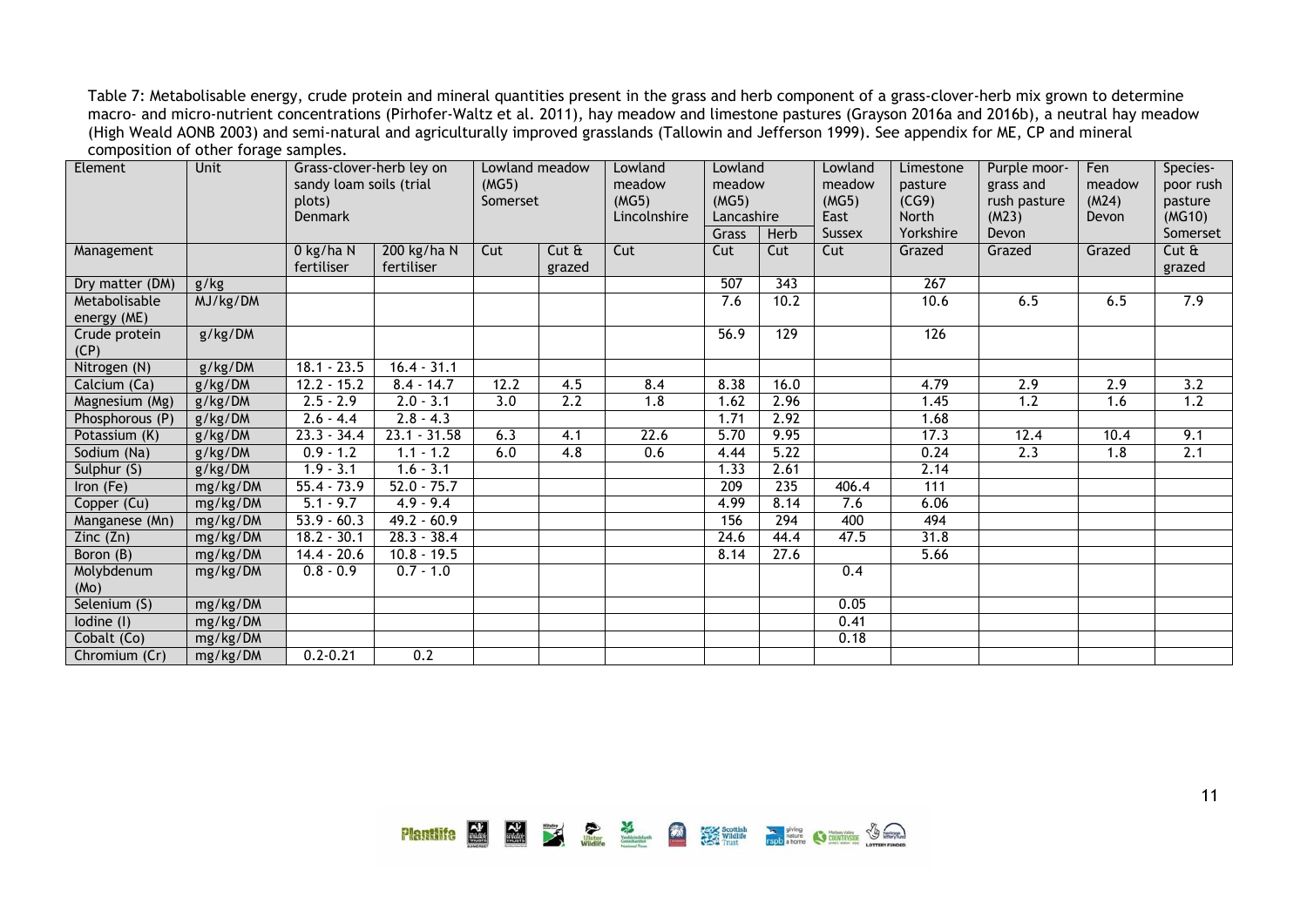# **Medicinal evidence of species-rich grassland**

Provenza, Meuret and Gregorini (2015) summarise some of the biomechanics and grazing choice observed by livestock in species-rich grassland. An animal can consume over fifty different species per day, depending on the type of grassland and browsing ability, but the bulk of material eaten comes from 3-5 species. The phyto-chemical interactions of this diverse diet are not well known, and could be affected by the physiology of each type of livestock, and may differ according to previous experience, age of the individual, and the mix and sequence of plants that the animal consumes at any one time. Mineral supplements can be used to provide essential major and trace-elements, but they are also present in the tissues of some plant species, and providing livestock access to richer forage sources may enable them to obtain these trace-elements through grazing and self-medication. Sanga, Provenza and Villaba (2011) report that self-medication may be a learnt behaviour with lambs kept with their mothers consuming more mineral-rich foods, and a 'healthier' diet compared with lambs separated from their mothers.

Livestock will naturally regulate their intake of energy and protein. The balance of metabolisable energy (ME), crude protein (CP) and minerals is maintained through nutrient-specific feedbacks, but there can be negative 'unhealthy' feedbacks, especially within the diet of young animals which can be carried into adulthood. For example, lambs fed a low energy or protein diet have been found to eat non-nutritive foods as adults that ferment at a similar rate, and can suffer from toxicity if allowed a higher energy or protein diet. However, lambs have been observed to eat foods with specific amino acids where these are lacking in their diet and can be found within their available forage, and this is considered a form of selfmedication to correct the deficiency. Lactating cows fed protein supplements have been observed to avoid eating high protein plants (i.e. legumes) and parts of plants (i.e. new growth) in mixed swards, but when fed an energy-rich diet during lactation will select high protein species and plant parts (Provenza, Meuret and Gregorini 2015). This opens the nature versus nurture debate considering whether selfmedication is a learnt behaviour or intuitive response.

There is evidence that plants present in species-rich grasslands can help reduce illness. For example, pastures rich in plant species that contain tannins (such as common bird's-foot-trefoil *Lotus corniculatus*) can enable ungulates to alleviate bloat, improve protein use, enhance immune response and reproductive efficiency (Provenza, Meuret and Gregorini 2015; Engle 2006). Excess secondary compounds are excreted in urine as amino acids, which also takes energy, and animals self-regulate the intake of these compounds, for example by increasing the time between feeding. Diets rich in secondary compounds actively encourage gut bacteria that can digest these amino acids that animals would otherwise be unable to digest. Grain-rich diets encourage gut bacteria that can digest starch, while high-forage diets encourage gut bacteria that can digest cellulose. Thus, the diet of young livestock and/or changing the diet of adult animals too fast can affect their ability to consume foods (Provenza, Meuret and Gregorini 2015), and familiarity as a young animal may be essential for an individual to maintain a healthy diet.

Endo-parasites (i.e. nematodes) and ecto-parasites (i.e. fleas, ticks, lice and mites) can cause illness, discomfort and prevent an animal from gaining weight. These can be treated using medicinal chemotherapeutics (i.e. anthelmintics, insecticides and repellents), but some organisms are becoming resistant and there are environmental concerns about the knock-on effect of the chemicals. For example, ivermectins can kill soil organisms and invertebrates that consume dung, preventing the natural decomposition of faecal matter. Very few plants used in ethnoveterinary and traditional medicines have been rigorously tested, and some of the plants may also cause toxic reactions in some types of ungulates and can have similar residues to the chemotherepeutics, or not be nutritious enough to sustain an animal if a single species is the bulk of the food consumed (Athanasiadou and Kyriazakis 2004; Iaison and Villalba 2006; Ketzis 2006). Lambs grazing perennial rye-grass *Lolium perenne* and white clover *Trifolium repens* leys have been found to have a higher mean nematode faecal egg counts compared with lambs grazing chicory *Cichorium intybus* or common bird's foot trefoil (Deane et al. 2002), suggesting that the active compounds in these plants could reduce endo-parasite burden. However, the amount of the secondary compound contained with the vegetative matter of a species may be quite low, and may not have the antiparasitic affect that has been observed (Athanasiadou and Kyriazakis 2004). Further testing of species believed to contain medicinal properties should be undertaken to ascertain the levels of secondary compounds within plant tissues and extrapolate the likelihood that a species is the cause of lower parasitic loads.

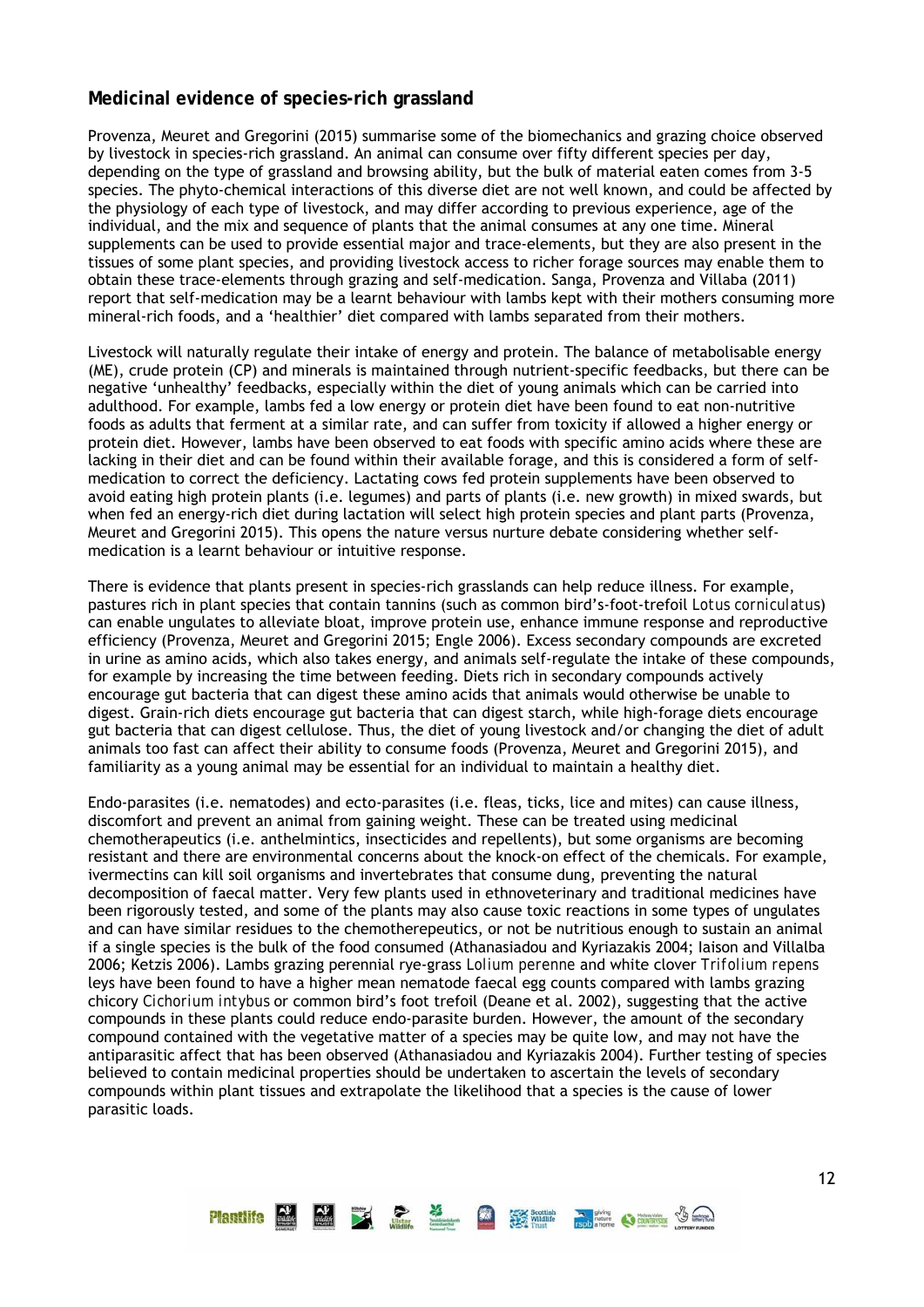No single plant species contains all of the ME, CP and minerals an animal requires to maintain a healthy body, and solely consuming a diet rich in energy and protein does not meet the need for minerals. Thus, plants with different root depths and mineral acquisitions, such as the forage found in species-rich grasslands, may provide a more balanced diet than grassland that is less botanically diverse. Cattle have been observed to spend less time at any one place in lower diversity grasslands compared with the time spent grazing at a single location in species-rich grassland (Provenza, Meuret and Gregorini 2015). Turner (1951) undertook a cattle preference test of 35 different forbs. The most favoured species were sheep's or garden parsley *Petroselinum crispum*, ribwort plantain *Plantago lanceolata* and chicory, followed by salad burnet *Poterium sanguisorba*, kidney vetch *Anthyllis vulneraria*, sainfoin *Onobrychis viciifolia* and alsike clover *Trifolium hybridum* (Foster 1988). Of these plants, only ribwort plantain, salad burnet, kidney vetch and sainfoin (native on the chalk, particularly in the area surrounding Salisbury Plain but historically introduced into grasslands elsewhere in the UK for fodder (Preston, Pearman and Dines 2002)) are likely to be found in species-rich grassland. Other species tested are usually considered constituents of herbal leys.

Cattle supplementary fed species-rich hay and haylage scattered in piles over grassland have been observed to move from pile to pile, selecting heaps containing greater amounts of herbage which is often darker in colour and produces a 'sweeter' fragrance compared with the sharper grass fragrance (Grayson 2017). One species that seems to be particularly favoured by livestock is ribwort plantain. Sheep and cattle have been observed to actively seek out and eat leaves in dried fodder (pers. comm. Claire Cornish, Nibblers Forum). It has also been found to have consistently higher ME, CP and minerals compared with grasses (pers. comm. Bill Grayson, Nibblers Forum; see appendix for comparisons of test results). A livestock manager of Hebridean sheep observed how they selected different species at different times of the year. They were seen to search through long grass eating the flower heads of common sorrel *Rumex acetosa*, selecting leaves, flowers and seed heads of hogweed *Heracleum sphondylium* and use tall hogweed stems to rub their heads on, like deer rubbing the velvet off antlers. The sheep had also been observed to consume cleavers *Galium aparine*, seeming to make a definite journey to find it and spend considerable time chewing the plant, and will consume common nettle *Urtica dioica* particularly when other forage is old and fibrous. The same livestock manager had observed cattle selectively eating common bird's-foot-trefoil amongst quite tall grass, and all of the plant parts had been consumed on some occasions suggesting that it is a clear preference (pers. comm. Sue Holland).

Another benefit of livestock consuming a diverse diet is avoidance of toxicity from secondary compounds as the herbage gathered in any single mouthful is more diverse (Provenza, Meuret and Gregorini 2015). Turner (1951) carried out an experiment with dairy cows grazing a simple 'v' diverse grassland ley. The milk yield from a simple mixture of five species, including cock's-foot *Dactylis glomerata*, perennial ryegrass, red clover *Trifolium pratense* and white clover, had a lower milk yield than the more diverse ley of 25 species, including chicory, salad burnet, sheep's or garden parsley, kidney vetch, yarrow *Achillea millefolium*, lucerne *Medicago sativa* ssp. *sativa* and American sweet clover or ribbed melilot *Melilotus officinalis*. The milk yield consistently increased when the cows were moved onto the diverse ley, even when there was less forage present (Brunetti 2006). This suggests that a more diverse food source may increase productivity where specific species are present, but the leys used are still comparatively poor compared to the diversity of species-rich grassland.

Fisher et al. (1996) experimented sowing single forb species into a standard grass mix. Species that competed well with the grasses and produced an annual yield greater than 20 tonnes/DM/ha were common knapweed *Centaurea nigra*, oxeye daisy *Leucanthemum vulgare*, ribwort plantain, salad burnet, common bird's-foot-trefoil, chicory, red clover *Trifolium pratense* and white clover. Yorkshire fog *Holcus lanatus* and perennial rye-grass were both found to suppress the yield of forb species, while rough meadow grass *Poa trivialis*, sweet vernal grass *Anthoxanthum odoratum* and crested dog's-tail *Cynosurus cristatus* allowed the highest yield of forbs. The inclusion of white clover in the mixes increased the yield of grasses, whilst the use of rosette forming forb species increased forb yield. The management of the plots did not provide any consistent levels of herbage nitrogen, mineral contents or yields, but there was some evidence to support the opinion that forbs can result in greater mineral levels in herbage compared with grass-only swards.

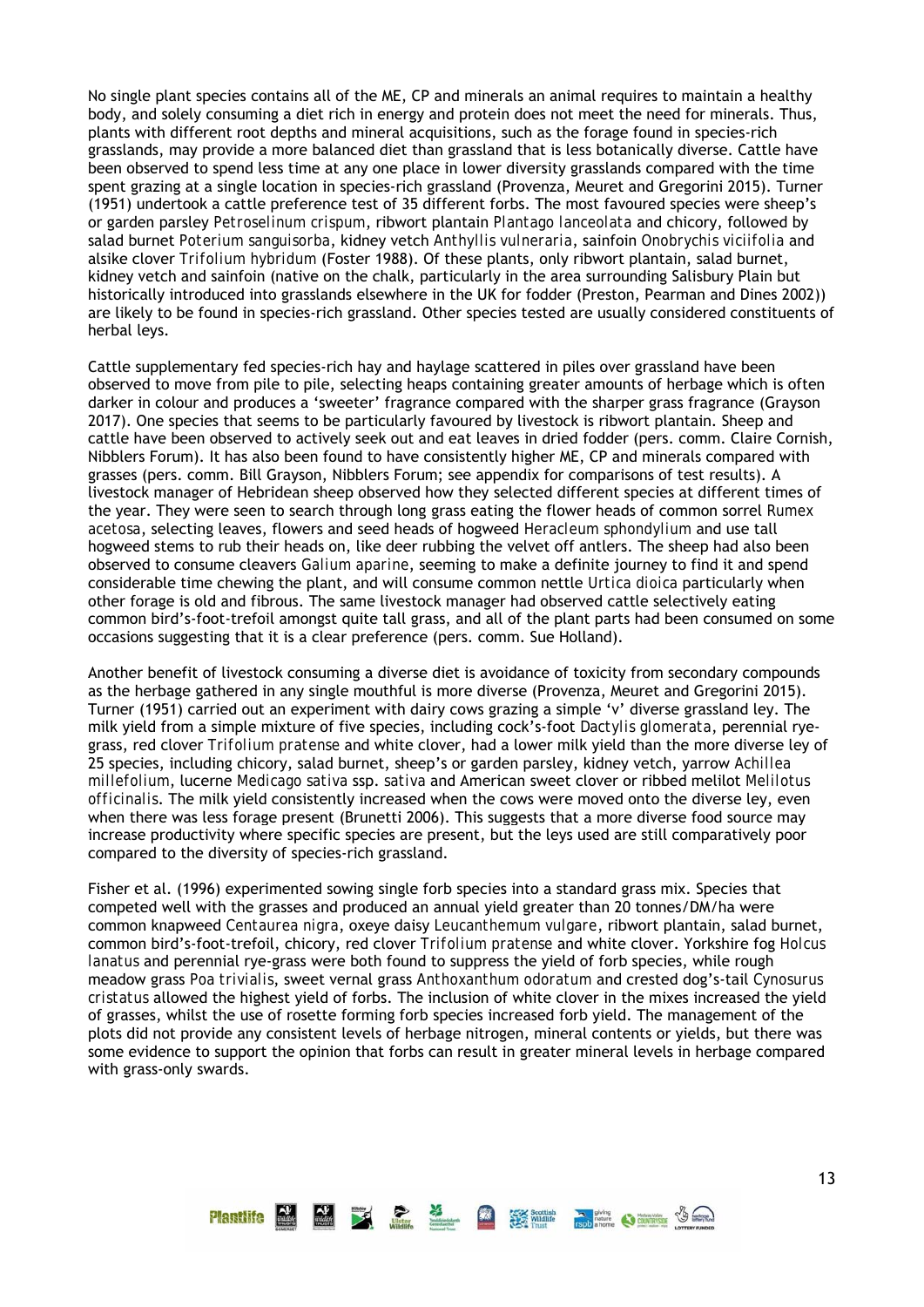# **Medicinal benefits of individual species**

#### **Fungus (Mycelia)**

Soil mycelia may also play a role in maintaining the health of livestock. Nematophagous fungi can trap nematodes as the hyphae spread through the soil. Over 200 species are known to occur, and some of the more virulent strains have been used to control plant- and animal-nematodes (Nordbring-Hertz, Jansson & Tunlid 2011; Godfrey and Dodson 2006). Studies have found that nematophagous fungi administered to sheep pass through the gut reducing faecal egg counts. However, it is not know how nematophagous fungi would naturally infect livestock. They are more likely to be ingested by grazing animals, such as sheep and cattle, which could consume the mycelia with small quantities of soil with grazing grassland. Browsers, such as goats, are less likely to be exposed to the mycelia as they consume foliage above the soil level (Godfrey and Dodson 2006). There is no information about the prevalence of nematophagous fungi in species-rich grassland compared with less diverse grassland.

#### **Grasses, rushes and sedges (Monocotyledons)**

Some grasses have been sampled for mineral content (table 9 and appendix). There is little in the literature about direct benefits to livestock consuming grasses, but generally there are greater concentrations of major minerals and trace-elements in herbage compared to grasses (Wilman and Derrick 2009). However, depending on the habitat, grasses can form a major component of forage. For example, between May to August, sheep's fescue *Festuca ovina* is a major contribution to the diet of sheep let onto rough grazing of hill farms and, in spring, sweet vernal grass *Anthoxanthum odoratum* is grazed before it flowers (Humphries 2015). Newton (1993) summarises information on grasses from a range of sources, including that perennial rye-grass *Lolium perenne* seems to be inferior to other grasses that can be components of species-rich grassland, i.e. crested dog's-tail *Cynosurus cristatus*, in the absence of artificial nitrogen fertiliser (Frame 1990).

#### **Forbs (Dicotyledons)**

There has been some research on certain species that have traditionally been used for livestock remedies (tables 8 and 10). The high levels of tannins in common and greater bird's-foot trefoil *Lotus corniculatus* and *L. pedunculatus*, and sainfoin *Onobrychis viciifolia* have both been found to reduce nematode infestations (Burke undated; Deane et al. 2002; Keatinge 2004, Rook et al. 2004). However, a certain amount of these species may need to be ingested to have any medicinal benefit, as a Swedish study found that low consumption of common bird's-foot-trefoil and white clover *Trifolium repens* made no difference to faecal egg counts (Godfrey and Dobson 2006). Lower nematode levels on grassland with bird's-foot trefoil has been attributed to fewer infective stage larvae on the plant, which is thought to be an effect of the sward structure where bird's-foot-trefoil is present on the development, survival and migration of nematodes. A comparison of perennial rye-grass and common bird's-foot-trefoil plots spread with *Teladorsagia circumcincta* egg infested sheep droppings found at least a 58% and 63% reduction of eggs on the trefoil plot on days 14 and 35 following spreading (Marley et al. 2006).

Although it is considered of low nutritive value, historical records attribute some usefulness of bird's-foottrefoil (Fairbairn and Thomas 1959). Other beneficial effects of bird's-foot-trefoil include good growth rate with higher carcass weight, reduction in methane gas emissions from cattle, increased ovulation and mating success of ewes with higher numbers of lambs per ewe, and more wool (Burke undated; Engle 2006; Woodward et al. 2006; Barry et al. 2004; Ramirez-Restrepo et al. 2002; Wang et al. 1996). The only reported negative effect of livestock grazing bird's-foot-trefoil was in terms of the odour and tainting the flavour of meat, but this is thought to be less of a concern when bird's-foot-trefoil is present within a diverse sward (Burke undated). The tannins also enable livestock to cope with higher levels of terpeneand alkaloid-rich plants (Provenza, Meuret and Gregorini 2015).

Sainfoin *Onobrychis viciifolia* also has the advantage that it has a high crude protein content which contributes to high daily gains in livestock weight, but the degree of research undertaken on sainfoin is less than that of other species (Burke undated; Scharenberg et al. 2005; Ortiz and Smith 2015). A study in Denmark found that lambs grazing a pure stand of sainfoin for five weeks showed a 50% decline in faecal egg counts compared to lambs solely grazing white clover (Hamsborg 2001), and high daily weight gain has been associated with a lower nematode worm burden as well as high protein content of grazing sainfoin

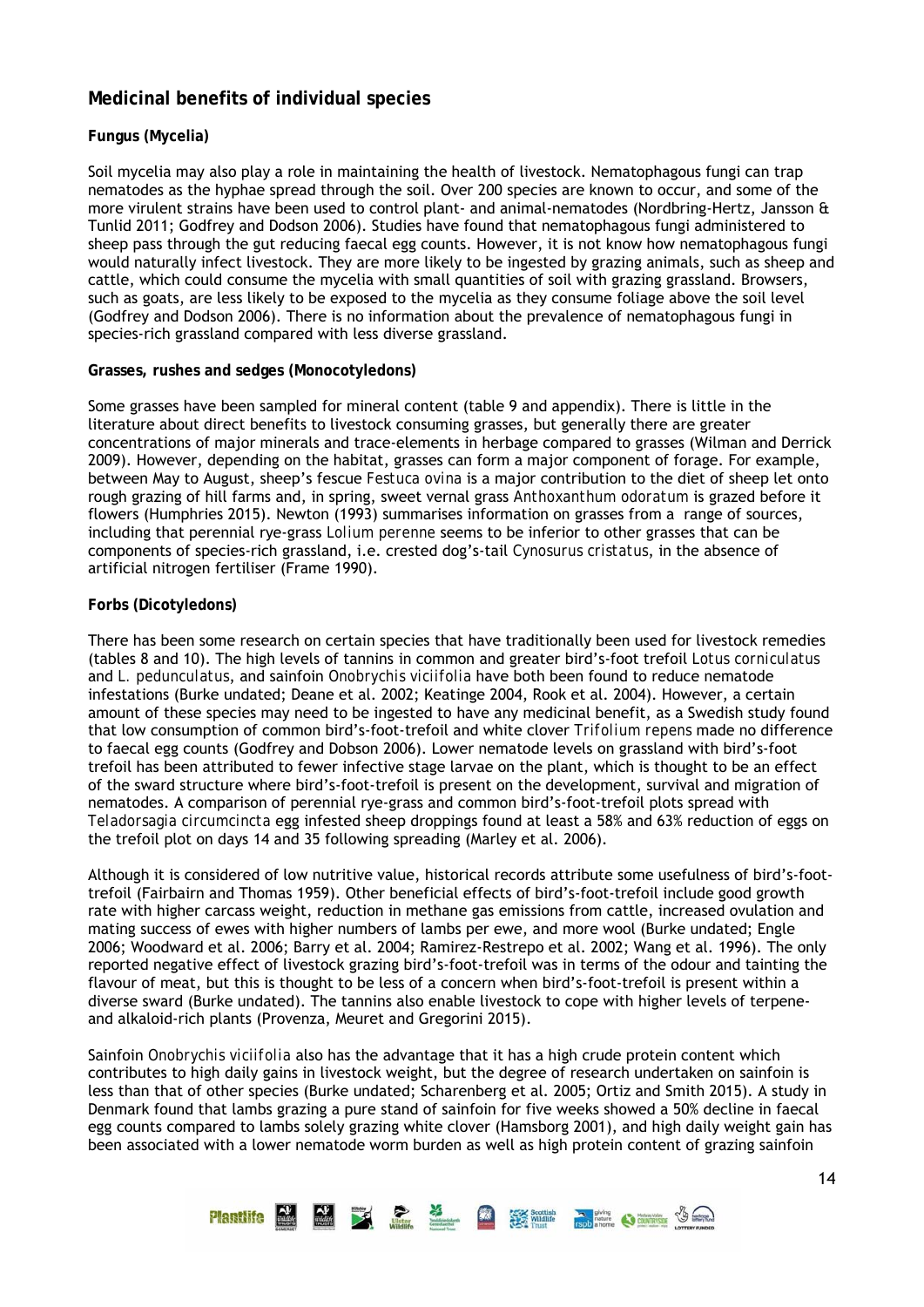swards (Heckendown et al. 2007). As a plant it is extremely drought tolerant and can survive in poorer soils (Ortiz and Smith 2015).

Ribwort plantain *Plantago lanceolata* has been found to have higher sodium and cobalt than perennial ryegrass *Lolium perenne*, similar calcium, copper and zinc to white clover, and lower potassium and manganese than either of these species (Burke undated; Rumball et al. 1997). It has a high mineral content, being rich in phosphate and calcium, and considered to be highly palatable to livestock being preferred by animals in hay (Foster 1998; Turner 1955). The concentrations of nutrients vary between the stem and leaf, with higher concentrations of all nutrients except phosphate in the stem and 50% more fibre in the stem (Foster 1998), but the stem reduces in palatability approximately 25 days after the seed head appears (Burke undated). The merits of using ribwort plantain in forage crops presented by Judson and Moorehead (2011) are that it makes a desirable crop for the quantity of forage produced, rapidly degrades in the rumen increasing intake, increases sheep performance (particularly lactating ewes and post-weaning), increases trace-elements particularly copper, cobalt and selenium, and reduces endoparasites.

Yarrow *Achillea millefolium* is known to be deep rooted, drought resistant and contain high levels of CP, and contains two alkaloids, achillein and moschatin, that have medicinal qualities (Foster 1988; Turner 1955). It can accumulate phosphorous, potassium, zinc and manganese in its tissues. Deep rooted plants are thought to be able to draw-up nutrients where they are unavailable in the topsoil. For example, common knapweed *Centaurea nigra* thrives in soils with low phosphorous, which has been partially alluded to the deep rooted habit of the plant to reach deeper soil depths (Turner 1955). Salad burnet *Poterium sanguisorba* is also deep rooted, relatively drought resistant and thought to draw up calcium from the subsoil when grown on a ley with acidic topsoil (Foster 1988; Turner 1955). High cover of dandelion *Taraxacum* agg. is thought to be an indicator of soil calcium deficiency. It has high levels of protein and the minerals sulphur, potassium, copper, iron, zinc and manganese. It is relatively rich in phosphate, but low in calcium and boron (Brunetti 2006). Other species have not been examined at all, such as the legume kidney vetch *Anthyllis vulneraria* which may have high protein levels and is considered to be drought resistant (Burke undated).

| <b>Effect</b>                                                                       | <b>Species</b>                                                                                                                                                                                                                                                                                  |
|-------------------------------------------------------------------------------------|-------------------------------------------------------------------------------------------------------------------------------------------------------------------------------------------------------------------------------------------------------------------------------------------------|
| Reduces and stops bleeding                                                          | Yarrow Achillea millefolium (Brunetti 2006)                                                                                                                                                                                                                                                     |
| Relieves bloat                                                                      | Caraway Carum carvi (Foster 1988), sainfoin Onobrychis viciifolia (Ortiz and<br>Smith 2015)                                                                                                                                                                                                     |
| <b>Diuretic</b>                                                                     | Dandelion Taraxacum agg. (Brunetti 2006).                                                                                                                                                                                                                                                       |
| Increased growth of the<br>animal                                                   | Common bird's-foot trefoil Lotus corniculatus and greater bird's-foot-<br>trefoil L. pedunculatus (Ramirez-Restrepo et al. 2002); ribwort plantain                                                                                                                                              |
|                                                                                     | Plantago lanceolata (Rumball et al. 1997; Moorhead et al. 2002)                                                                                                                                                                                                                                 |
| Reduces nematode<br>infestation                                                     | Common bird's-foot trefoil Lotus corniculatus and greater bird's-foot-<br>trefoil L. pedunculatus (Burke undated Deane et al. 2002; Marley et al.<br>2006), sainfoin Onobrychis viciifolia (Ortiz and Smith 2015; Burke undated;<br>Hamsborg 2001); wild thyme Thymus polytrichus (Turner 1955) |
| Increases ovulation                                                                 | Common bird's-foot trefoil Lotus corniculatus and greater bird's-foot-<br>trefoil L. pedunculatus (Burke undated)                                                                                                                                                                               |
| Reduces methane                                                                     | Common bird's-foot trefoil Lotus corniculatus and greater bird's-foot-<br>trefoil L. pedunculatus (Burke undated; Woodward et al. 2004); sainfoin<br>Onobrychis viciifolia (LegumePlus 2017)                                                                                                    |
| Increases milk yield                                                                | Common bird's-foot trefoil Lotus corniculatus and greater bird's-foot-<br>trefoil L. pedunculatus (Burke undated; Barry et al. 2004; Wang et al. 1996)                                                                                                                                          |
| Increases protein<br>absorption                                                     | Sainfoin Onobrychis viciifolia (LegumePlus 2017)                                                                                                                                                                                                                                                |
| increases reproductive<br>success (more offspring and<br>lower post-natal abortion) | Common bird's-foot trefoil Lotus corniculatus and greater bird's-foot-<br>trefoil L. pedunculatus (Burke undated; Barry et al. 2004)                                                                                                                                                            |
| Reduces scour (diarrhoea)                                                           | Salad burnet Poterium sanguisorba (Foster 1988)                                                                                                                                                                                                                                                 |
| Increases wool production                                                           | Common bird's-foot trefoil Lotus corniculatus and greater bird's-foot-<br>trefoil L. pedunculatus (Burke undated; Barry et al. 2004; Ramirez-Restrepo<br>et al. 2002)                                                                                                                           |

Table 8: Summary of the medicinal effects of some plant species.

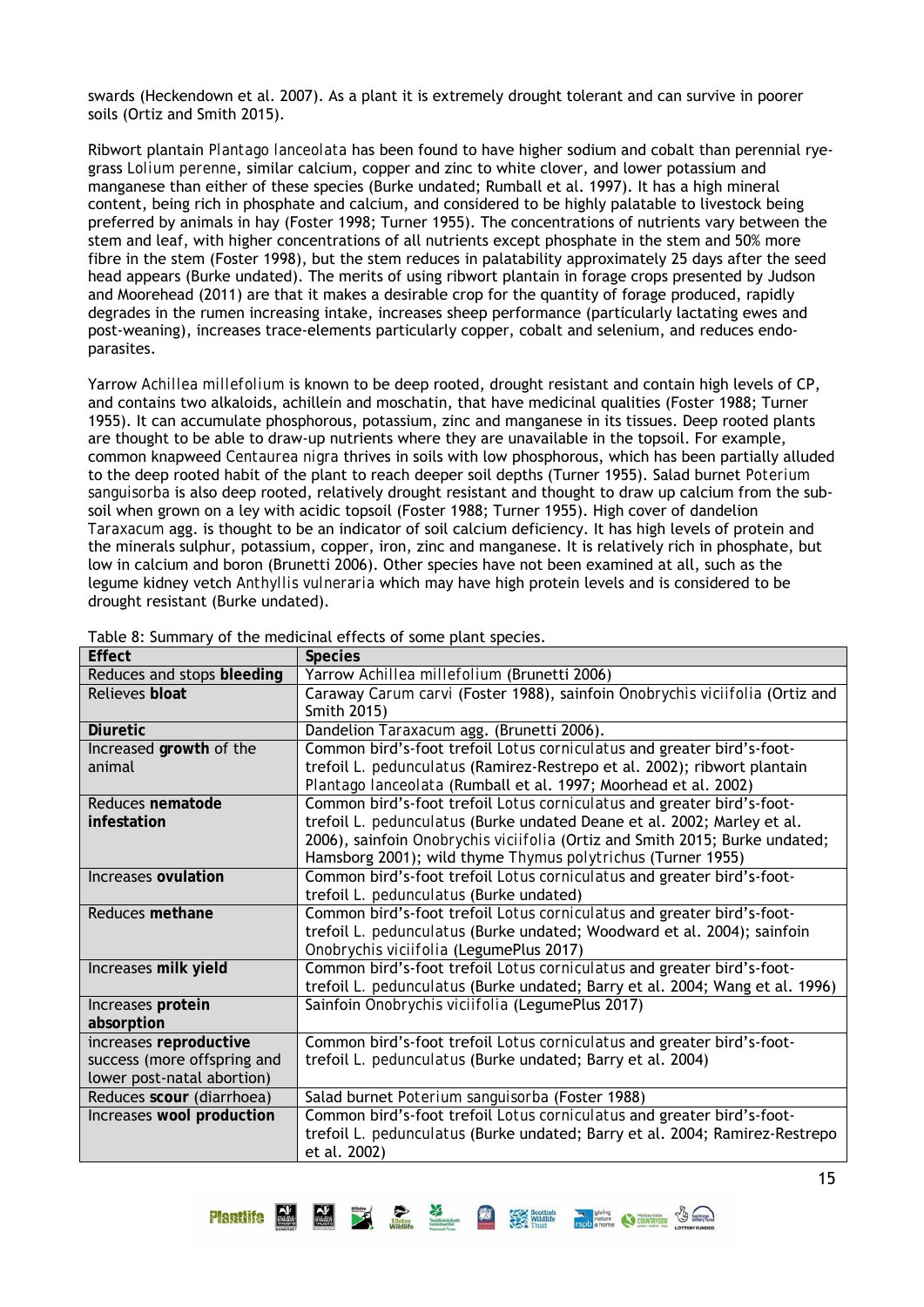|                 |        | Red fescue    | Meadow fescue     | Timothy         |                      |                | Perennial rye-grass | Cock's-foot        |                     |  |  |
|-----------------|--------|---------------|-------------------|-----------------|----------------------|----------------|---------------------|--------------------|---------------------|--|--|
|                 | Unit   |               |                   |                 |                      |                |                     |                    |                     |  |  |
|                 |        | Festuca rubra | Festuca pratensis | Phleum pratense |                      | Lolium perenne |                     | Dactylis glomerata |                     |  |  |
| Calcium (Ca)    | $%$ DM |               |                   |                 | 0.34                 |                | 0.65                |                    |                     |  |  |
| Magnesium (Mg)  | $%$ DM | 0.27          | 0.44              | 0.36            | 0.10                 | 0.35           | 0.35                | 0.36               | 0.36                |  |  |
| Phosphorous (P) | % DM   | 0.57          | 0.58              | 0.44            | 0.26                 | 0.59           | 0.59                | 0.59               | 0.59                |  |  |
| Potassium (K)   | % DM   | 2.19          | 2.47              | 0.27            | 2.17                 | 2.38           | 2.38                | 2.78               | 2.78                |  |  |
| Sodium (Na)     | $%$ DM | 0.05          | 0.2               | 0.17            |                      | 0.19           | 0.19                | 0.17               | 0.17                |  |  |
| Chlorine (CI)   | $%$ DM | 0.46          | 0.46              | 0.7             |                      | 0.51           | 0.51                | 0.31               | 0.31                |  |  |
| Iron (Fe)       | ppm    | 275           | 250               | 408             |                      | 252            | 252                 | 200                | 200                 |  |  |
| Copper (Cu)     | ppm    | 10.03         | 9.05              | 7.06            |                      | 8.05           | 8.5                 | 10                 | 10                  |  |  |
| Manganese (Mn)  | ppm    | 26.02         | 29.02             | 25.03           |                      | 21.06          | 21.6                | 45.05              | 45.5                |  |  |
| Cobalt (Co)     | ppm    | 0.19          | 0.16              | 0.15            |                      | 0.15           | 0.15                | 0.14               | 0.14                |  |  |
| Reference       |        | Wookey 1987   | Wookey 1987       | Wookey          | Brunetti 2006 (from  | Wookey         | Foster 1988 (from   | Wookey             | Foster 1988 (from   |  |  |
|                 |        |               |                   | 1987            | Vengris et al. 1953) | 1987           | Thomas et al. 1952) | 1987               | Thomas et al. 1952) |  |  |

Table 9: Macro-nutrients and trace-elements present in different grasses. See appendix for ME, CP and mineral composition of other species.

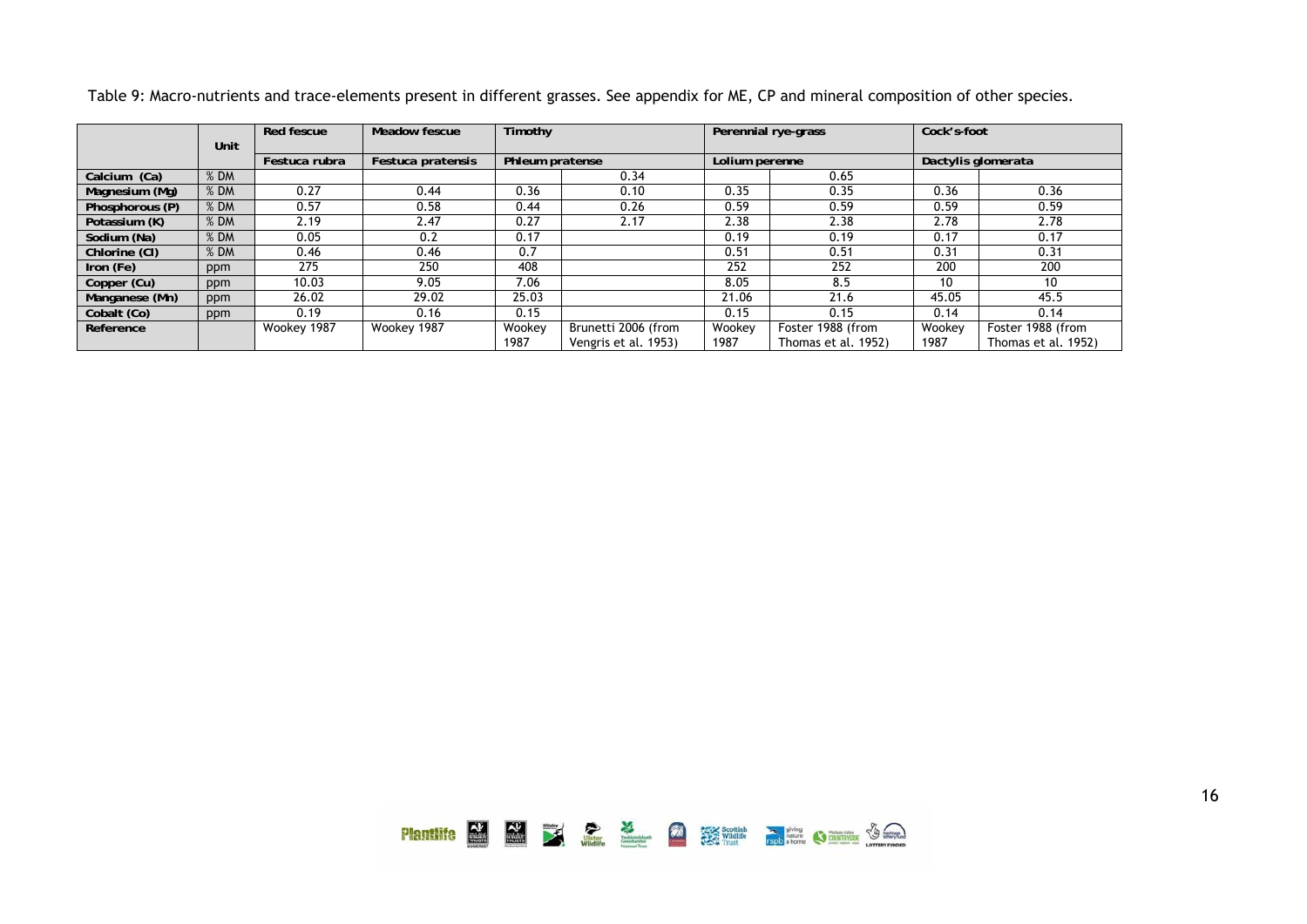Table 10: Macro-nutrients and trace-elements present in yarrow, common bird's-foot-trefoil, ribwort plantain and salad burnet. See appendix for ME, CP and mineral composition of other species.

|                 |          | Yarrow         |                                                        | trefoil                                              | Common bird's-foot-<br>Ribwort plantain              |                |                                     |                |                                                        |                                                      | Salad burnet                                            |                                     |                |                                                      |                                     |
|-----------------|----------|----------------|--------------------------------------------------------|------------------------------------------------------|------------------------------------------------------|----------------|-------------------------------------|----------------|--------------------------------------------------------|------------------------------------------------------|---------------------------------------------------------|-------------------------------------|----------------|------------------------------------------------------|-------------------------------------|
|                 | Unit     |                | Achillea millefolium                                   |                                                      |                                                      |                | Lotus corniculatus                  |                | Plantago lanceolata                                    |                                                      |                                                         |                                     |                | Poterium sanguisorba                                 |                                     |
| Nitrogen (N)    | $%$ DM   |                |                                                        |                                                      |                                                      |                |                                     |                |                                                        |                                                      |                                                         |                                     |                |                                                      |                                     |
|                 | g/kg/DM  |                |                                                        |                                                      |                                                      |                | $30.20 - 33.20$                     |                |                                                        |                                                      |                                                         | $15.70 - 16.20$                     |                |                                                      | 14.50                               |
| Calcium (Ca)    | %DM      |                | 1.08                                                   | 1.80                                                 | 0.82                                                 |                |                                     |                | 2.25                                                   | 2.32                                                 | 2.55                                                    |                                     |                | 1.84                                                 |                                     |
|                 | g/kg/DM  |                |                                                        |                                                      |                                                      |                | $11.20 - 11.40$                     |                |                                                        |                                                      |                                                         | $12.60 - 18.70$                     |                |                                                      | 17.60                               |
| Magnesium (Mg)  | % DM     | 0.98           |                                                        | 0.98                                                 | 0.18                                                 | 1.27           |                                     | 1.01           |                                                        | 1.01                                                 | 0.46                                                    |                                     | 1.82           | 1.82                                                 |                                     |
|                 | g/kg/DM  |                |                                                        |                                                      |                                                      |                | $2.50 - 2.60$                       |                |                                                        |                                                      |                                                         | $2.60 - 2.90$                       |                |                                                      | 4.70                                |
| Phosphorous (P) | $%$ DM   | 0.91           | 0.91                                                   | 0.91                                                 | 0.31                                                 | 0.79           |                                     | 0.75           | 1.07                                                   | 0.75                                                 | 0.30                                                    |                                     | 0.62           | 0.62                                                 |                                     |
|                 | g/kg/DM  |                |                                                        |                                                      |                                                      |                | 3.00                                |                |                                                        |                                                      |                                                         | $3.00 - 4.60$                       |                |                                                      | 2.80                                |
| Potassium (K)   | $%$ DM   | 4.42           | 2.81                                                   | 4.42                                                 | 2.35                                                 | 2.77           |                                     | 3.31           | 3.37                                                   | 3.31                                                 | 2.10                                                    |                                     | 2.22           | 2.22                                                 |                                     |
|                 | g/kg/DM  |                |                                                        |                                                      |                                                      |                | 28.60 - 29.30                       |                |                                                        |                                                      |                                                         | 28.70 - 31.20                       |                |                                                      | 19.70                               |
| Sodium (Na)     | $%$ DM   | 0.06           |                                                        | 0.06                                                 |                                                      | 0.18           |                                     | 0.40           |                                                        | 0.40                                                 |                                                         |                                     | 0.07           | 0.07                                                 |                                     |
|                 | g/kg/DM  |                |                                                        |                                                      |                                                      |                | $0.30 - 0.50$                       |                |                                                        |                                                      |                                                         | $0.40 - 0.70$                       |                |                                                      | 0.30                                |
| Sulphur (S)     | $%$ DM   |                |                                                        |                                                      |                                                      |                |                                     |                |                                                        |                                                      |                                                         |                                     |                |                                                      |                                     |
|                 | g/kg/DM  |                |                                                        |                                                      |                                                      |                | $2.30 - 2.50$                       |                |                                                        |                                                      |                                                         | $2.40 - 4.90$                       |                |                                                      | 1.90                                |
| Chlorine (CI)   | $%$ DM   | 0.53           | 0.92                                                   | 0.53                                                 |                                                      | 0.56           |                                     | 0.62           | 2.27                                                   | 0.62                                                 |                                                         |                                     | 0.15           | 0.15                                                 |                                     |
|                 | g/kg/DM  |                |                                                        |                                                      |                                                      |                |                                     |                |                                                        |                                                      |                                                         |                                     |                |                                                      |                                     |
| Iron (Fe)       | ppm      | 294.00         |                                                        | 294.00                                               |                                                      | 383.00         |                                     | 490.00         |                                                        | 490.00                                               |                                                         |                                     | 249.00         | 249.00                                               |                                     |
|                 | mg/kg/DM |                |                                                        |                                                      |                                                      |                | $77.60 - 81.40$                     |                |                                                        |                                                      |                                                         | $57.10 - 69.90$                     |                |                                                      | 70.90                               |
| Copper (Cu)     | ppm      | 10.06          |                                                        | 10.60                                                |                                                      | 7.03           |                                     | 10.05          |                                                        | 10.50                                                |                                                         |                                     | 8.00           | 8.00                                                 |                                     |
|                 | mg/kg/DM |                |                                                        |                                                      |                                                      |                | $6.20 - 9.00$                       |                |                                                        |                                                      |                                                         | $6.60 - 9.70$                       |                |                                                      | 5.80                                |
| Manganese (Mn)  | ppm      | 48.03          |                                                        | 48.30                                                |                                                      | 43.04          |                                     | 35.03          |                                                        | 35.30                                                |                                                         |                                     | 31.02          | 31.20                                                |                                     |
|                 | mg/kg/DM |                |                                                        |                                                      |                                                      |                | $50.50 - 52.40$                     |                |                                                        |                                                      |                                                         | $27.30 - 39.20$                     |                |                                                      | 69.80                               |
| Cobalt (Co)     | ppm      | 0.17           |                                                        | 0.17                                                 |                                                      | 0.20           |                                     | 0.20           |                                                        | 0.20                                                 |                                                         |                                     | 0.18           | 0.18                                                 |                                     |
|                 | mg/kg/DM |                |                                                        |                                                      |                                                      |                |                                     |                |                                                        |                                                      |                                                         |                                     |                |                                                      |                                     |
| Zinc(Zn)        | ppm      |                |                                                        |                                                      |                                                      |                |                                     |                |                                                        |                                                      |                                                         |                                     |                |                                                      |                                     |
|                 | mg/kg/DM |                |                                                        |                                                      |                                                      |                | $27.70 - 30.80$                     |                |                                                        |                                                      |                                                         | $23.30 - 38.30$                     |                |                                                      | 22.50                               |
| Boron (B)       | ppm      |                |                                                        |                                                      |                                                      |                |                                     |                |                                                        |                                                      |                                                         |                                     |                |                                                      |                                     |
|                 | mg/kg/DM |                |                                                        |                                                      |                                                      |                | 18.30 - 24.00                       |                |                                                        |                                                      |                                                         | $19.80 - 20.80$                     |                |                                                      | 29.10                               |
| Molybdenum (Mo) | ppm      |                |                                                        |                                                      |                                                      |                |                                     |                |                                                        |                                                      |                                                         |                                     |                |                                                      |                                     |
|                 | mg/kg/DM |                |                                                        |                                                      |                                                      |                | $1.10 - 1.70$                       |                |                                                        |                                                      |                                                         | 0.40                                |                |                                                      | 1.00                                |
| Chromium (Cr)   | ppm      |                |                                                        |                                                      |                                                      |                |                                     |                |                                                        |                                                      |                                                         |                                     |                |                                                      |                                     |
|                 | mg/kg/DM |                |                                                        |                                                      |                                                      |                | 0.20                                |                |                                                        |                                                      |                                                         | 0.20                                |                |                                                      | 0.20                                |
| Reference       |          | Wookey<br>1987 | Foster<br>1988<br>(from<br>Fagan &<br>Watkins<br>1932) | Foster<br>1988<br>(from<br>Thomas<br>et al.<br>1952) | Brunetti<br>2006<br>(from<br>Vengris et<br>al. 1953) | Wookey<br>1987 | Pirhofer-<br>Waltz et al.<br>(2011) | Wookey<br>1987 | Foster<br>1988<br>(from<br>Fagan &<br>Watkins<br>1932) | Foster<br>1988<br>(from<br>Thomas<br>et al.<br>1952) | Brunetti<br>2006<br>(from<br>Vengris<br>et al.<br>1953) | Pirhofer-<br>Waltz et al.<br>(2011) | Wookey<br>1987 | Foster<br>1988<br>(from<br>Thomas<br>et al.<br>1952) | Pirhofer-<br>Waltz et<br>al. (2011) |

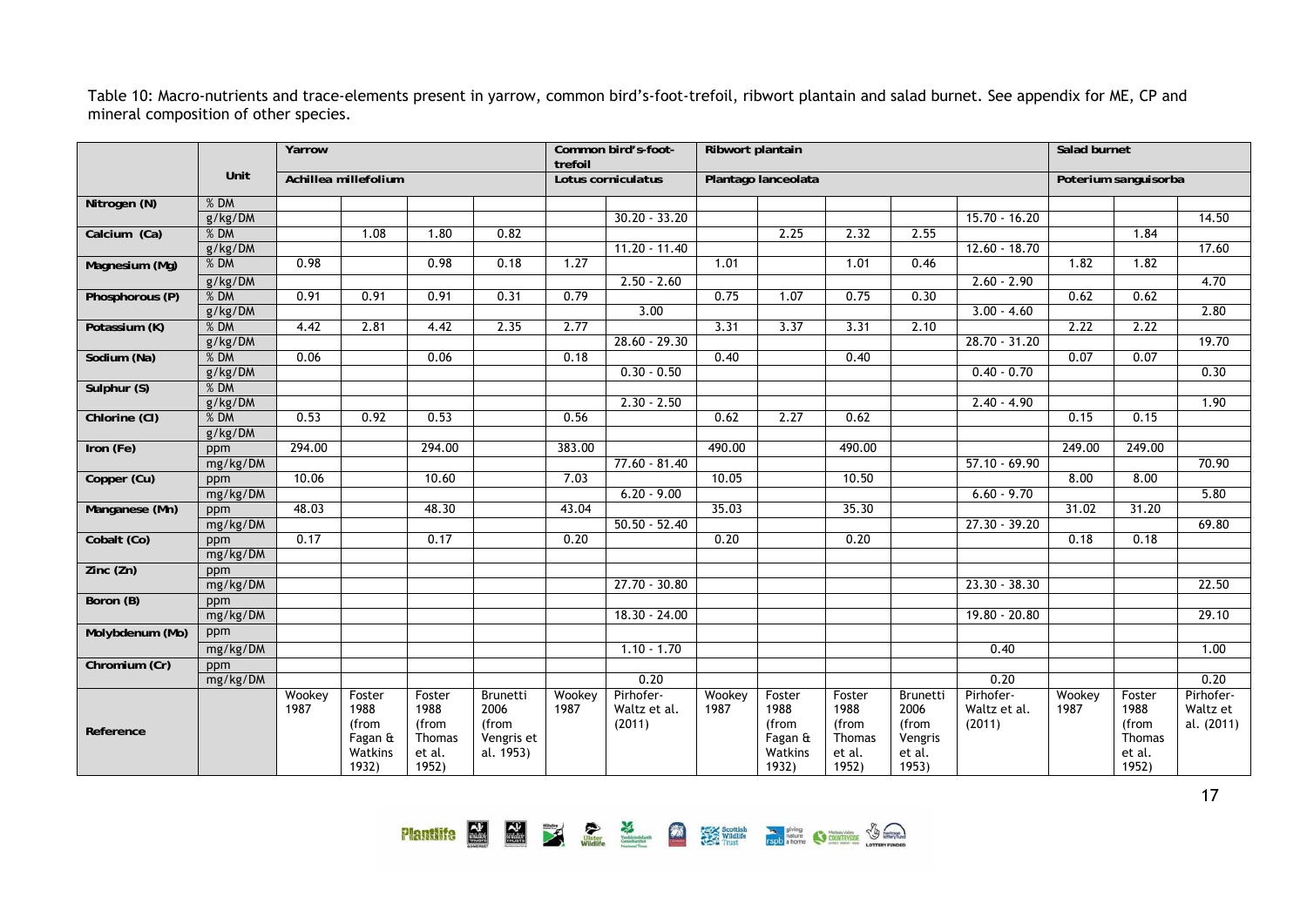# **Human health benefits**

Provenza, Meuret and Gregorini (2015) discuss the role of taste and functional palates which are guided by flavour-feedback interactions linked with the variety of foods on offer and how cultures learn to use them. People often desire food that tastes richer than blander food, but there are many qualities that people search for when purchasing food including cost, taste and healthiness.

Links have been lost between species-rich grassland and livestock which can lead to the loss of phytochemical richness (i.e. minerals) and taste in diets. Natural flavours of foods and nutritional qualities are being replaced by artificial flavours and nutrient supplements (i.e. fortified cereals). The ability to eat meat or consume milk or cheese from livestock reared on species-rich grassland may restore this lost link and increase the phytochemical richness of foods naturally. Provenza, Meuret and Gregorini (2015) summarise that foods are now changed to be:

- altered to remove a nutrient or replace a nutrient with another substance;
- enriched to add nutrients;
- fortified to increase the amount of nutrients;
- supplemented people take additional supplements to replace lost nutrients where these are not available in foods.

These practices may negatively affect flavour-nutrient learning and health as people do not associate particular tastes with nutrients. 'Cravings' are a response to nutrient deficiencies, and can be observed in different forms, i.e. for fat in lean meat diets, cod liver oil with rickets, fruit with scurvy, salt with salt deprivation and for people exhibiting 'pica' diets with specific and unusual food such as dirt (Provenza, Meuret and Gregorini 2015).

Some forbs can impart flavours onto meats. Taste panels have judged lamb odour and flavour in meat where the animal has grazed ribwort plantain *Plantago lanceolata*, chicory *Cichorium intybus* and perennial rye-grass *Lolium perenne* to be significantly less intense than meat from an animal that has grazed common bird's-foot trefoil *Lotus corniculatus* or clover *Trifolium* sp. (Rumball et al. 1997), and the flavour of beef from grass-fed cattle (silage or grazing fresh grass) was preferred (Wood et al 2007). However, the intensity of the flavour can be off-putting. For example, a British panel scored grass-fed British meat higher than a Spanish panel that found the flavour too intense (Wood et al 2007).

The amount of poly-unsaturated fatty acid chains, such as omega-3, in feed is affected by several factors, including:

- Drying and conserving forage, i.e. making hay, haylage or silage, which reduces fatty acids; this is thought to be due to oxidation by plant lipases and lipoxygenases taking place primarily during field wilting and drying. This reduces the amount of these fatty acids found in milk (Wood et al 2007).
- Time of year or season of consumption/harvesting; a link has been established between the amount of chlorophyll in the plant tissue and long-chain fatty acids (Wood et al 2007). Plant growth is also a factor, with differing quantities of chlorophyll associated with primary growth, flowering re-growth after grazing, harvesting and late-season growth. These factors have been related to levels of long-chain fatty acids, crude protein and water-soluble carbohydrates in some studies, but in others long-chain fatty acids and crude protein were independent of botanical composition and plant life-stage.

A study by the University of Bristol (2008) found that a combination of traditional breeds, diverse pastures and traditional processing methods can produce high levels of nutritional value and quality in meat and dairy products that would be attractive to consumers. These ideas are mainly being taken up by small specialist groups of farmers and abattoirs working together, although the messages are also of interest to the bigger processor and supermarket groupings.

The evidence differs between types of products, meat or dairy, because the farming systems are very different. Dairy often requires higher energy and protein intake and, as a consequence, is generally undertaken on agriculturally improved pastures with some herbal leys being used, particularly within organic farming. With meat production, the energy and protein requirements are lower and there is a higher proportion of species-rich pasture. There may also be differences between traditional and commercial breeds of livestock, particularly with regard to growth on different types of forage. Traditional breeds take longer to mature and are used more widely on species-rich grassland, as the

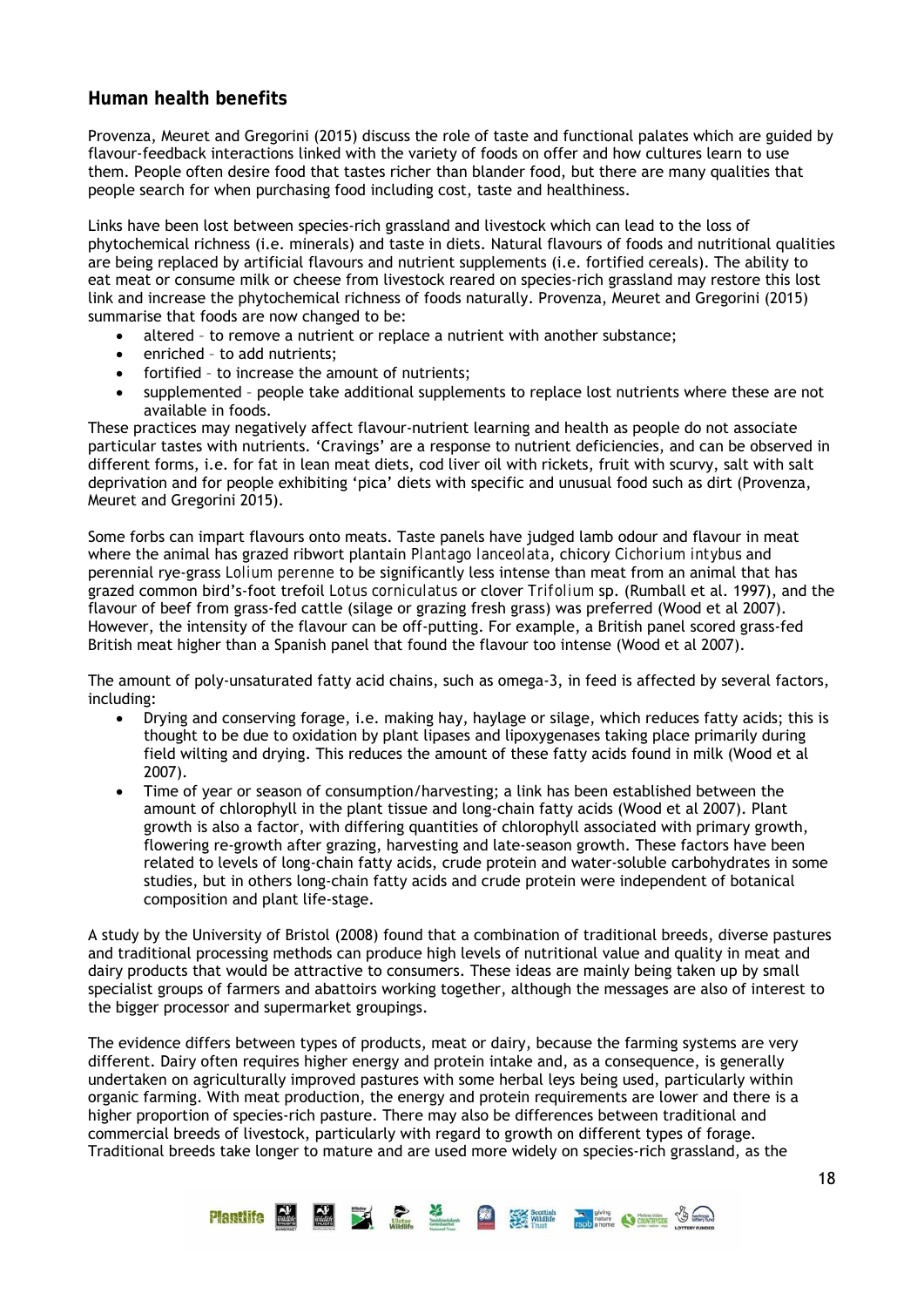farming industry consider these types of grasslands to provide inadequate fodder, both dry food and fresh pasture, for faster growing commercial breeds.

#### **Meat-based products**

Beef, both traditional and commercial breeds, produced on a grass diet has higher quantities of 'yellow fat', found to be tastier than concentrate-fed beef (University of Bristol 2008), and some fatty acids, such as omega-3 poly-unsaturated fatty acids and conjugated linoleic acid, which have recognised health benefits (Wood et al. 2007). A study into the possible links between biodiverse grassland and fatty acid composition identified that certain compounds were increased by the type of grassland, particularly longchain fatty acids, vitamin E, carotenes and terpenes; this benefited meat quality including colour, shelflife and flavour (Wood et al. 2007; University of Bristol 2008). However, tannins in plants like sainfoin have been shown to reduce rumen bacteria which can produce 'off-flavours' like skatole that taint the flavour of meat (Provenza, Meuret and Gregorini 2015; Ortiz and Smith 2015).

A meta-analysis of studies found that organic meat contained 23% more poly-unsaturated fatty acids and 47% more omega-3 poly-unsaturated fatty acids than conventionally reared meat. The main factor influencing these levels of long-chain fatty acids was the high grazing/forage diet of organically reared livestock (Średnicka-Tober et al 2016).

Traditional breed beef had the same level of quality (observed through dip, muscle pH, marbling fat, colour and taste) as commercial breeds but, when the animals were grazing species-rich grassland, the eating quality of traditional breed beef was rated higher by both a trained taste panel and a separate consumer panel. Consumer preference also increased for beef aged for longer (20-28 days compared to 10 days) and aging on the bone (dry aging) compared with aging in a vacuum bag (wet aging) which increased scores for tenderness, juiciness and beef flavour (University of Bristol 2008). In America, there is a consumer preference for meat from livestock finished on legume-rich leys (fescue Festuca - sainfoin *Onobrychis viciifolia* pasture) (Ortiz and Smith 2015). Rook et al. (2004) reports that out of two local cattle breeds in Northern Spain, one had been bred for meat and has higher conformation and growth rates but poorer maternal aptitude, whilst the other breed that had not been selectively reared had better maternal aptitude as was more suited for rougher terrain, and was preferred by consumer panels.

Dunn et al. (2005) and Whittington et al. (2006) report that vitamin E levels were higher in lambs grazing herb-rich grassland, particularly heather, compared with improved grassland. The muscle fat contents were similar across all grazing habitats, except heather and moorland which had higher levels of fatty acids. Flavour scores for meat from moorland and salt-marsh lamb scored highest. Fat from lambs grazing improved pasture scored highest for abnormal odour and lowest in lamb flavour. This study indicates that lambs grazing unimproved pasture produce meat that is of high quality and tastes good.

#### **Dairy-based products**

Cheese produced from livestock reared on species-rich grassland can have enhanced flavour and phytochemical richness compared to cheese produced from livestock reared on less diverse habitat (Provenza, Meuret and Gregorini 2015). Terpenes are known to affect the sensory characteristics of cheese. They are found in much higher quantities in cheese from animals with access to fodder with higher levels of forbs (Coulon et al. 2004). Tannins in sainfoin and bird's-foot-trefoil *Lotus corniculatus* can alter digestive processes in the rumen increasing the levels of poly-unsaturated fatty acids, and feeding a sainfoin silage diet to dairy cattle has been found to increase the amount of linolenic acid, which is an omega-3 fatty acid, in milk and cheese (Ortiz and Smith 2015).

Coulon et al. (2004) undertook a literature review of factors affecting the sensory characteristics of cheese, including dietary components for dairy cows, finding that:

- maize fodder produced whiter, firmer cheese that was rated lower than cheese produced from cows given silage or hay;
- cheese from cows grazing a northern-facing highland pasture were less firm, more melting and pastier compared with a southern-facing pasture. The cheese was also stronger (saltier and bitter with sweet odours and a sour aroma) from cows grazing the northern-facing slope, and was milder with fruity flavours from the southern-facing slope;

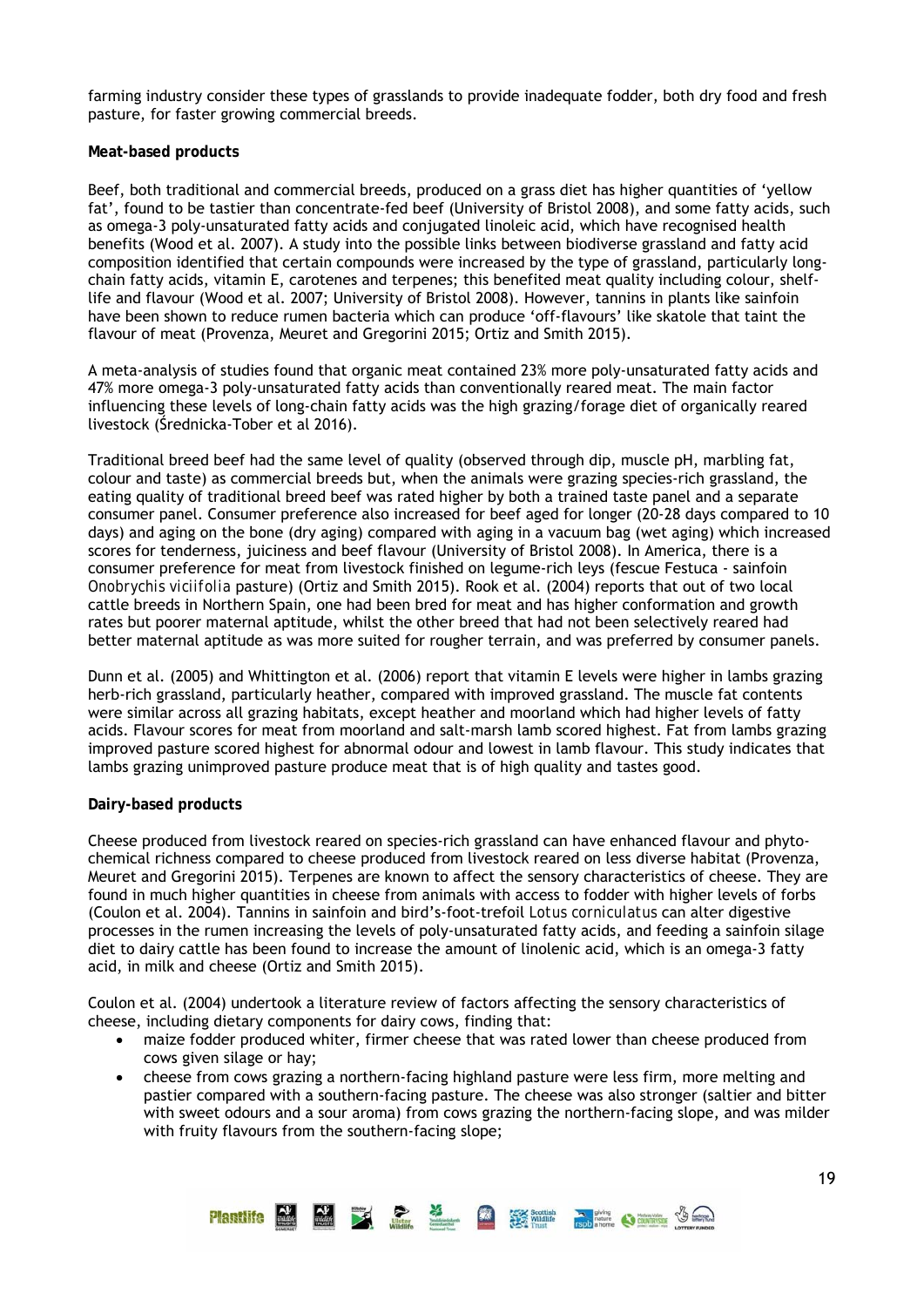- cheese from cows grazing alpine meadows (>2200m) were saltier, sharper and more acidic than from cows grazing mid-altitude pasture;
- cows fed natural Auvergne hay produced less melting and less bitter cheese compared to cows fed cock's-foot *Dactylis glomerata* hay;
- cheese texture can differ, being more cohesive, ductile and elastic from cows grazing valleys compared to highlands, and more sandy on nitrophilic grasslands compared to wet meadows; and
- taste tests rated upland cheeses as being more 'pungent' and 'animal' compared to lowland cheeses.

### **Conclusion**

There is some information about the nutritional, medicinal and production value of priority grasslands that can be used to answer the three questions outlined at the beginning of this review. However, the information is not easy to find and interpret, and there has been relatively little research compared to testing undertaken on agricultural and herbal leys.

#### *Do species-rich grasslands have a commercial nutritional value for livestock in comparison with agriculturally improved grassland?*

The evidence indicates that the metabolisable energy (ME) and crude protein (CP) of most species-rich grasslands is not equivalent to that of agriculturally improved grasslands. However, there is some evidence to suggest that swards in species-rich grasslands can provide some nutritional value, particularly when used in conjunction with agriculturally improved grasslands. This is particularly the case for minerals, where the diversity within the forage of species-rich grasslands can improve ingestion of minerals that are less available in improved grassland. As a result, grazing livestock on species-rich grassland could reduce the need for mineral licks where the balance of minerals is adequate. In addition, there appears to be higher levels of most minerals within the herb content of grasslands compared with grasses and legumes. Legumes have high protein, which would be expected due to their nitrogen fixing capabilities. However, the studies splitting swards into different components are few, and more research is required to provide adequate supporting evidence. The size of the herd and type of grassland may also affect ME, CP and mineral availability for livestock, and over-grazing could lead to deficiencies. There is some evidence to suggest that livestock reared on herbal leys may do better, i.e. higher growth rate or milk yield etc., compared with animals grazing agriculturally improved grassland, but the number of studies of speciesrich grassland is severely lacking and it is uncertain whether the results from herbal leys can be carried through to reflect the situation on species-rich grasslands. Further testing of different types of grassland would also be recommended as the majority of samples of fresh forage, hay and haylage have been taken from lowland meadows (NVC community MG5), but the single sample from an upland limestone grassland (CG9) indicates that it may have high ME, CP and mineral levels, but a lower sward growth rate limiting the number of animals that can be grazed at any one time.

#### *Do species-rich grasslands have a role in holistic medication? If so, are there any particular species that provide antidotes to ailments?*

Engle (2006) summarised some practices that livestock managers could undertake to enable animals to self-medicate:

- encourage behavioural self-regulation by providing highly diverse forage appropriate for the adaptive spectrum of the species;
- investigate the medicinal potential of native plants that are usually considered 'toxic'. Tolerating a few specimens may provide essential medicinal compounds to livestock.
- provide access to rubbing posts, mud, and aromatic herbs.
- enable access to sub-soils for clays and chalks, or provide clay blocks to ruminant stock.
- allow access to chewing wood or barks.

This study emphasised the importance of species-rich grassland as a method of livestock obtaining a balanced diet with all of the elements required to maintain a healthy body. However, there is a lack of information about the mineral composition of different types of species-rich grassland and how they may compare to agriculturally improved swards within a local environment, i.e. with the same soils. There is also a lack of information about the mineral contents of individual species, which could differ considerably throughout the growing season, and part of the plant that is eaten. The majority of the nutritional tests

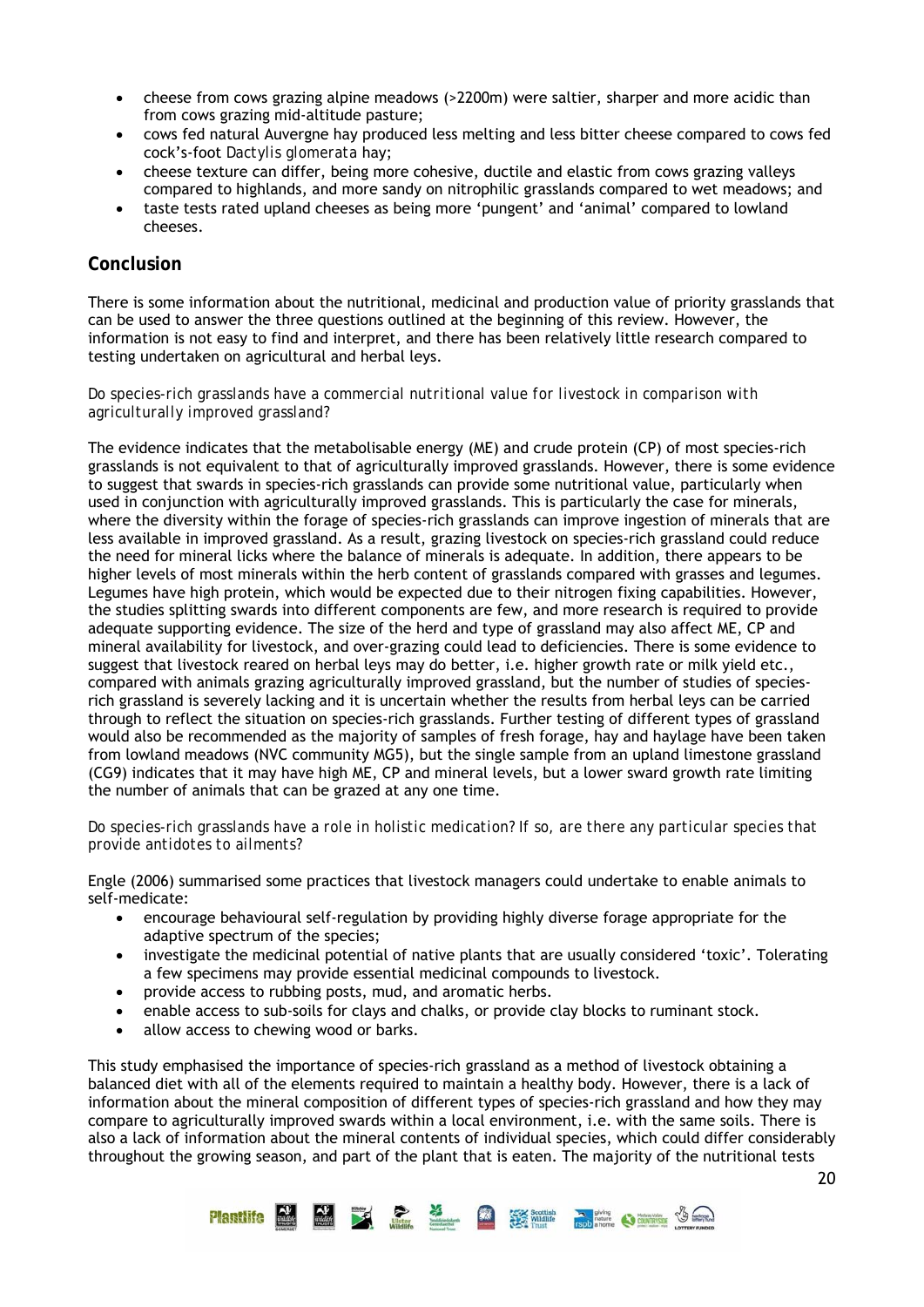have been undertaken on species associated with herbal leys, rather than forage from species-rich grasslands, and species associated with these grasslands. The results of the surveys indicate that bird'sfoot-trefoil *Lotus* sp. and sainfoin *Onobrychis viciifolia* can reduce endo-parasites. No conclusion can be reached about whether the ability of an animal to 'self-medicate' is a learnt or innate behaviour, but there does seem to be evidence that it could be a taught behaviour with young animals learning from their mothers if they have already experienced a diverse diet from species-rich grassland.

#### *Are there any nutritional benefits to humans from eating livestock reared on species-rich grasslands?*

The available evidence suggests that beneficial long-chain fatty acids are present in higher quantities in meat and milk from animals grazed on species-rich grasslands. In addition, taste is also usually considered of greater quality, except where a specific forage species is eaten in high quantities tainting the taste of the produce. The habitat can be a selling point for produce, such as salt-marsh lamb, or location may be a selling point, such as Dartmoor Conservation Meat, which is livestock grazed in a way to support the ecology of the moorland. However, consumers from different places rate the taste of produce differently, i.e. more or less intense. This could be a moving baseline, with the potential that people eating blander products, particularly as children, may not like the stronger taste of products from animals grazing species-rich grassland.

This evidence review did not find any accounts from farmers observing the behaviour of their animals put onto species-rich grassland for self-medication. There are accounts from other countries where holistic practices may be more widespread due to the cost of veterinary medicine. The loss of this knowledge and traditional practice as the older farming generation declines, also risks less recognition of the value of species-rich grasslands as a forage source to provide a balanced diet and to resolve ailments in unwell livestock. Ethnoveterinary studies with the older farming generation should be undertaken to capture this traditional practice and reference the cultural use of species-rich grasslands.

### **Research priorities**

- Testing of forage, both fresh swards and stored feed, to determine whether the nutrition of forage differs between:
	- o different types of feed, i.e. fresh fodder, silage, hay or haylage; and
	- o different components of the sward, i.e. herbs, grasses and legumes.

Other factors that are likely to influence the quality of the forage are location across the country, soil pH and type of substrate, the time when the sample was collected within the growing season and degradation of the forage over time in storage. Metabolisable energy, crude protein and mineral composition should all be tested.

- Testing of individual species within species-rich grasslands for metabolisable energy, crude protein and mineral composition, and identifying any potential medicinal properties that are part of plant secondary metabolites. Tests could compare:
	- o differences between species;
	- o differences within a species growing in different types of grassland communities, on different soils, at different latitudes and altitudes;
	- o differences between plant parts, i.e. leaf, stem, flower; and
	- o differences over the growing season, particularly pre- and post-flowering.
- Separating the experience of livestock grazing unimproved grassland from breed. For example, within a breed is there a difference in forage preferences and consumption between experienced individuals compared to naive individuals.
- Browsing and silvopasture systems and the role that more woody vegetation and species associated with scrub and woodland play within the diet of livestock.
- Ethnoveterinary research into the cultural 'medicinal' uses of species-rich grassland.

It is expected that some of this research may be quite costly or time-related, and thus incorporation of the themes into funding proposals for practical conservation projects or academic research as components of the work may help alleviate this limitation.

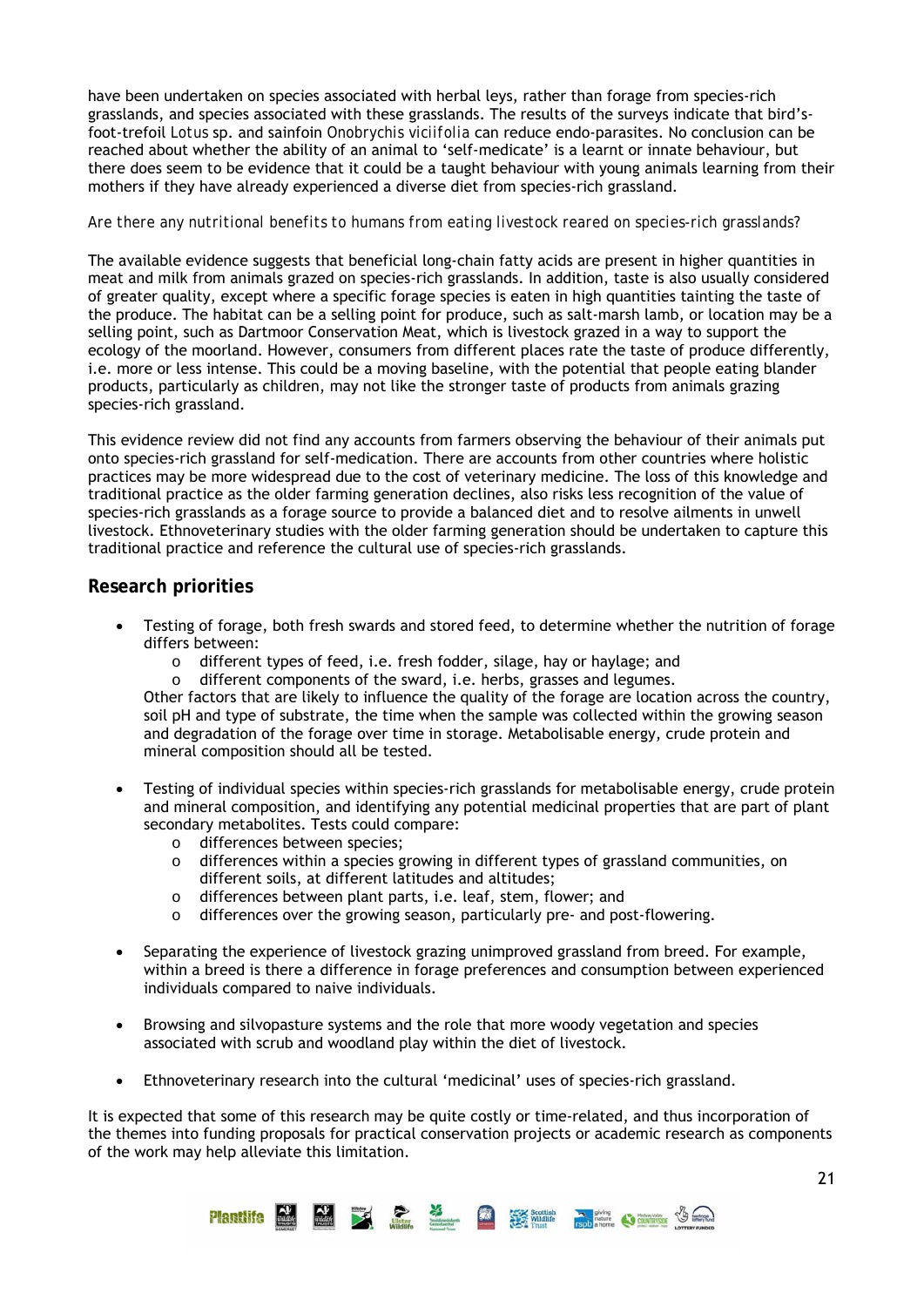# **Note from the author and acknowledgements**

The information summarised in this evidence review is a combination of reports, papers and anecdotal descriptions. It was not possible to do a full extensive search of medical or zoological texts, including peer-reviewed journal articles, and there may be more information available on this subject.

Thank you to the members of the Nibblers forum that kindly answered the questions about the nutritional and medicinal properties of species-rich grassland and individual species. Thank you to Bill Grayson (Morecambe Bay Conservation Grazing Company and independent farmer), Sue Holland (Herefordshire Wildlife Trust and an independent farmer), Kate Gascoyne (Farmer Network), Jenny Hawley (Plantlife) and Richard Jefferson (Natural England) for short case studies and comments on a draft of this paper.

# **Citation**

Shellswell, C.H. (2017) Is the rye-grass always greener? An evidence review of the nutritional, medicinal and production value of species-rich grassland. Plantlife.

# **References**

Athanasiadou, S. and Kyriazakis, I. (2004) Plant secondary metabolites: antiparasitic effects and their role in ruminant production systems. Proceedings of the Nutrition Society, 63; 631-639.

Barry, T.N., Parkinson, T.J., Ramirez-Restrepo, C.A., McWilliam, E.L. and Lopez-Villalobos, N. (2004) Can mating ewes on condensed tannin-containing forages be used to reduce lamb mortality between birth and weaning? Proceedings of the New Zealand Society of Animal Production, 64; 30-33.

Brunetti, J. (2006) Chapter 8: Forage quality and livestock health – a nutritionist's view. In *Alternative Health Practices for Livestock*. Editors Morris, T.F. and Keilty, M.T. Blackwell Publishing, Iowa and Oxford. https://www.slideshare.net/FIDEL56/alternative-health-practices-for-livestock. Last accessed 22-03- 2017.

Bullock, J.M., Jefferson, R.G., Blackstock, T.H., Pakeman, R.J., Emmett, B.A., Pywell, R.J., Grime, J.P and Silvertown, J. (2011) Chapter 6: semi-natural grasslands. In *The UK National Ecosystem Assessment Technical Report.* UK National Ecosystem Assessment, UNEP-WCMC, Cambridge.

Burke, G. (undated) The role and management of herbal pastures for animal health, productivity and product quality. Institute of Organic Training & Advice research review.

Coulon, J-B., Delacroix-Buchet, A., Martin, B. and Pirisi, A. (2004) Relationships between ruminant management and sensory characteristics of cheese: a review. Le Lait, INRA, 84; 221-241.

Crofts, A. and Jefferson, R.G. (eds.) (1999) Chapter 5: Grazing. In *The Lowland Grassland Management Handbook.* Second Edition. English Nature and The Wildlife Trusts. http://publications.naturalengland.org.uk/publication/35034. Last accessed 26/10/2017.

Deane, J.C., Warren, J., Findlay, L., Dagleish, M.P., Cork, S.C., Jackson, F. and Keatinge, R. (2002) The effect of *Cichorium intybus* and *Lotus corniculatus* on nematode burdens and production in grazed lambs. Paper presented at UK Organic Research 2002 Conference, Aberystwyth, 26-28 March 2002. Published in *Proceedings of the UK Organic Research 2002 Conference* Editors Powell, J. and et al. Organic Centre Wales, Institute of Rural Studies, University of Wales Aberystwyth.

Dunn R.M., Hopkins A., Buller H., Jones O., Morris C., Wood J.D., Whittington F. and Kirwan J. (2005) Farm scale investigations of the links between pasture biodiversity and quality food production in the UK. Presentation to the 13th Meeting of the FAO-CIHEAM Mountain Pastures Network (Quality Production and Quality of the Environment in the Mountain Pastures of an Enlarged Europe) September 15-17, 2005, Udine, Italy (to be published in FAO REUR technical series).

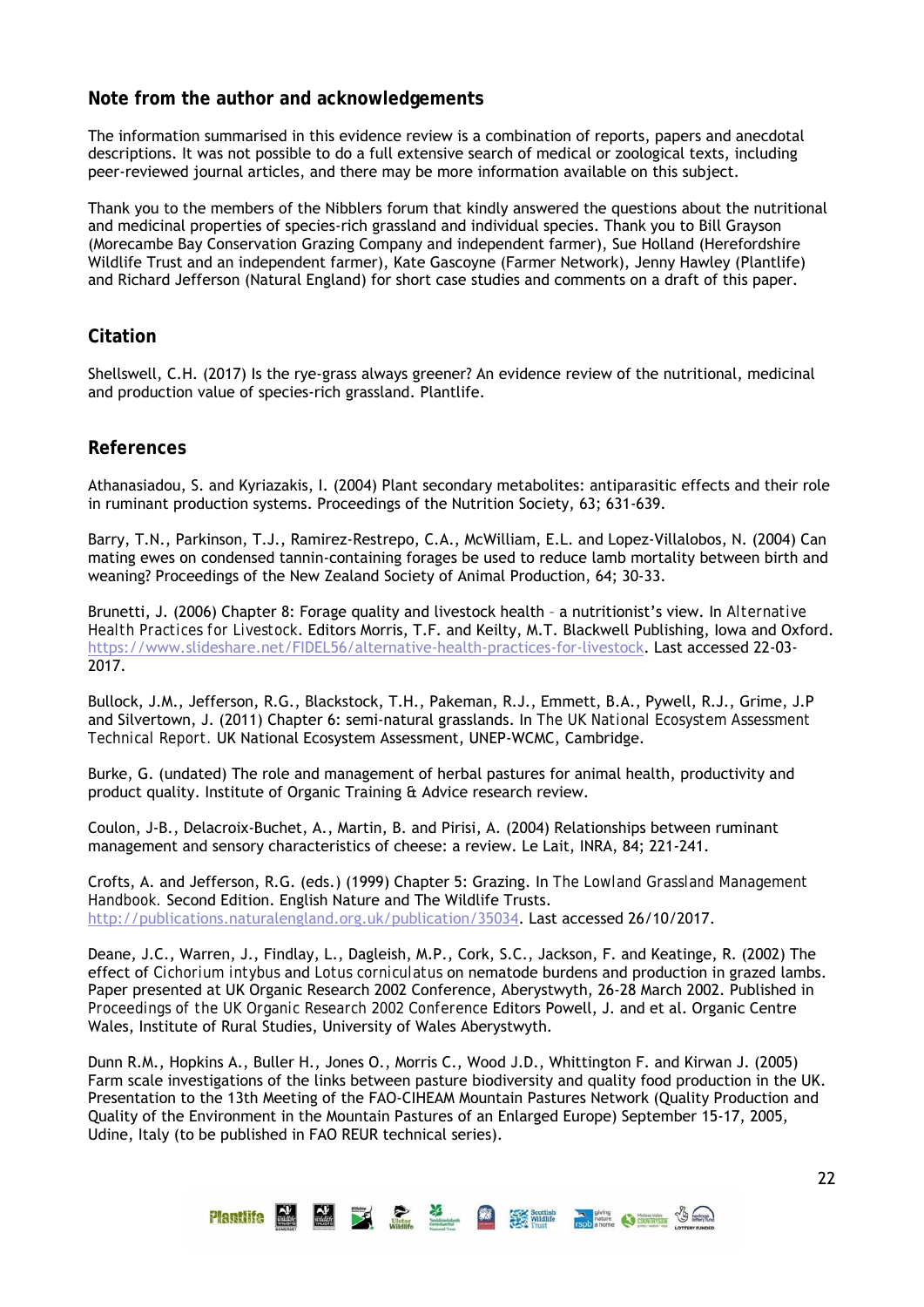Engle, C. (2006) Chapter 5: Livestock Self-medication. In *Alternative Health Practices for Livestock*. Editors Morris, T.F. and Keilty, M.T. Blackwell Publishing, Iowa and Oxford. https://www.slideshare.net/FIDEL56/alternative-health-practices-for-livestock. Last accessed 22-03- 2017.

Fairbairn, C.B. and Thomas, B. (1959) The potential nutritive value of some weeds common to northeastern England. Journal of British Grassland Society; 36-40.

Fisher, G.E.J., Baker, L.J. and Tiley G.E.D. (1996) Herbage production from swards containing a range of grass, forb and clover species and under extensive management. Grass and Forage Science, 51; 58-72.

Foster, L. (1988) Herbs in pastures: development and research in Britain 1850-1984. Biological Agriculture and Horticulture, 5; 97-133.

Frame, J. (1990) Herbage productivity of a range of grass species with white clover. Grass and Forage Science, 45; 57-64.

Fuller, M.F. (Ed) (2004) The encyclopaedia of farm animal nutrition. CABI publishing. http://www.lamolina.edu.pe/facultad/zootecnia/biblioteca2012/Farm%20Animal%20Nutrition-BOOK[1].pdf. Last accessed 23-08-2017.

García-Ciudad, A., Ruano-Ramos, A., Vázquez de Aldana, B.R. and García-Criado, B. (1997) Interannual variations of nutrient concentrations in botanical fractions from extensively managed grasslands. Animal Feed Science and Technology, 66; 257-269.

Godfrey, R.W. and Dodson, R.E. (2006) Chapter 6: Alternative methods of controlling parasites in small ruminants. In *Alternative Health Practices for Livestock*. Editors Morris, T.F. and Keilty, M.T. Blackwell Publishing, Iowa and Oxford. https://www.slideshare.net/FIDEL56/alternative-health-practices-forlivestock. Last accessed 22-03-2017.

Grayson, B. (2016a) School Field, Silverdale, Lancs. Energy, protein and mineral analyses for samples of haylage cut and made Aug 2015. Unpublished.

Grayson, B. (2016b) Over Pasture, Ingleborough SSSI, N Yorks. Analyses of energy, protein and minerals in sample of fresh material from grazed limestone grassland collected July 2015. Unpublished.

Grayson, B. (2017). Grazier selectivity: benefits for livestock, habitats and people. CIEEM In Practice, 96; 25-30.

Hamsborg, S. (2001) Options for parasite control using tanniferous forages in livestock in Northern temperate areas. [oral] Presentation at *The 18th International Conference of the World Association for the Advancement of Veterinary Parasitology: Promoting Advancement, Preserving Tradition*, Stresa, Italy, 26.-30. August 2001.

Harman, J.C. (2006) Chapter 10: Herbs and alternatives in equine practice. In *Alternative Health Practices for Livestock*. Editors Morris, T.F. and Keilty, M.T. Blackwell Publishing, Iowa and Oxford. https://www.slideshare.net/FIDEL56/alternative-health-practices-for-livestock. Last accessed 22-03- 2017.

Heckendorn, F., Häring, D.A., Maurer, V., Langhans, W. and Hertzberg, H. (2007) Effect of sainfoin (*Onobrychis viciifolia*) silage and hay against gastrointestinal nematodes in lambs. Paper presented at Zwischen Tradition und Globalisierung - 9. Wissenschaftstagung Ökologischer Landbau, Universität Hohenheim, Stuttgart, Deutschland, 20.-23.03.2007.

Herefordshire Wildlife Trust (2016) Hay and haylage samples from Herefordshire MG5 Nature Reserves. SCIANTEC analysis for Herefordshire Wildlife Trust. Unpublished.

High Weald AONB (2003) East Sussex hay sample analysis. nrm laboratories for the High Weald Area of Outstanding Natural Beauty. Unpublished.

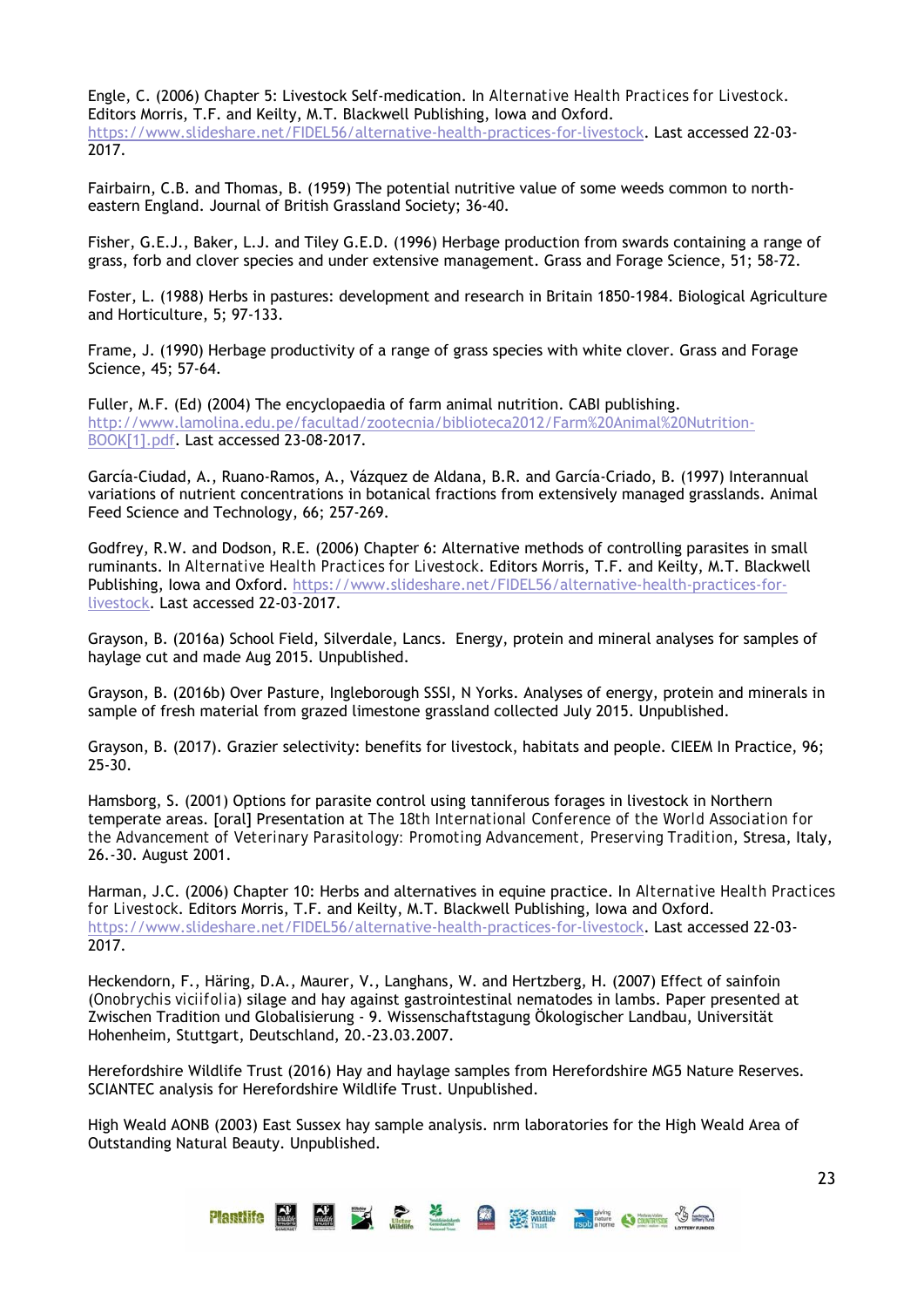Humbert, J., Pellet, J., Buri, P., and Arlettaz, R. (2012) Does delaying the first mowing date benefit biodiversity in meadowland? Environmental Evidence, 1-9.

Humphries, A.B. (2015*)* Hill Sheep Husbandry in England: Adaptive to change in diverse ecosystems. Cumbria: Foundation for Common Land. http://www.foundationforcommonland.org.uk/hill-sheephusbandry-in-england. Last accessed 13-09-2017.

Hutton, P.G., Kenyon, P.R., Bedi, M.K., Kemp, P.D., Stafford, K.J., West, D. M. and Morris S.T. (2011) A herb and legume sward mix increased ewe milk production and ewe and lamb live weight gain to weaning compared to a ryegrass dominant sward. Animal Feed Science and Technology, 164; 1–7.

Hybu Cig Cymru (2011) Trace-element supplementation of beef cattle and sheep. Aberystwyth.

Hybu Cig Cymru (2017) Livestock weight definitions. Aberystwyth.

http://hccmpw.org.uk/market\_prices/industryinformation/livestockweightdefinitions/. Last accessed 07-04-2017.

Iason, G.R. and Villalba, J.J. (2006) Behavoural strategies of mammal herbivores against secondary plant metabolites: the avoidance-tolerance continuum. Journal of Chemical Ecology, 32; 1115-1132.

IGER (2008) Influence of livestock experience and breed on foraging behaviour in unimproved grasslands and impact on biodiversity. Institute of Grassland and Environmental Research. Defra Research Project BD1443.

Judson, H.G. and Moorhead, A.J.E. (2011) Benefits and uses of plantain (Plantago lanceolata) cv. Ceres Tonic in livestock production systems in New South Wales. Proceedings of the 26<sup>th</sup> Annual Conference of the Grassland Society of NSW; 151-152.

Keatinge, R (2004) Optimising the production and utilisation of forage for organic livestock (CTE0202). Report, Redesdale, ADAS Consulting Ltd. Defra Project OFO328.

Ketzis, J.K. (2006) Chapter 7: Overview on research methods on medicinal plants for livestock – endo- and ecto-parasites. In Alternative Health Practices for Livestock. Editors Morris, T.F. and Keilty, M.T. Blackwell Publishing, Iowa and Oxford. https://www.slideshare.net/FIDEL56/alternative-health-practicesfor-livestock. Last accessed 22-03-2017.

LegumePlus (2017) Introducing the legumes. http://legumeplus.eu/introducing-legumes. Last accessed 16-06-2017.

Magnificent Meadows (2015) Types of grazing animals. http://www.magnificentmeadows.org.uk/assets/pdfs/Types\_of\_Livestock.pdf. Last accessed 16-06-2017.

Marley, C.L., Cook, R., Barrett, J., Keatinge, R. and Lampkin, N.H. (2006) The effects of bird's-foottrefoil (*Lotus corniculatus*) and chicory (*Cichorium intybus*) when compared with perennial ryegrass (*Lolium perenne*) on ovine gastrointestinal parasite development, survival and migration. Veterinary Parasitology, 138: 280-290.

Meadowlife (2017) Crude protein, metabolisable energy and mineral composition of *Rumex acetosa* and *Trifolium pratense* samples. Cumbria Wildlife Trust. Unpublished.

Newton, J. (1993) *Organic Farming*. Charlcombe.

Moorhead, A.J.E., Judson H.G. and Stewart, A.V. (2002) Live weight gain of lambs grazing 'Ceres Tonic' plantain (*Plantago lanceolata*) or perennial ryegrass (*Lolium perenne*). Proceedings of the New Zealand Society of Animal Production, 62; 171-173.

Nordbring-Hertz, B., Jansson, H-B and Tunlid, A. (2011) Nematophagous fungi. Wiley & Sons Publishing. http://onlinelibrary.wiley.com/doi/10.1002/9780470015902.a0000374.pub3/abstract. Last accessed 22-03-2017.

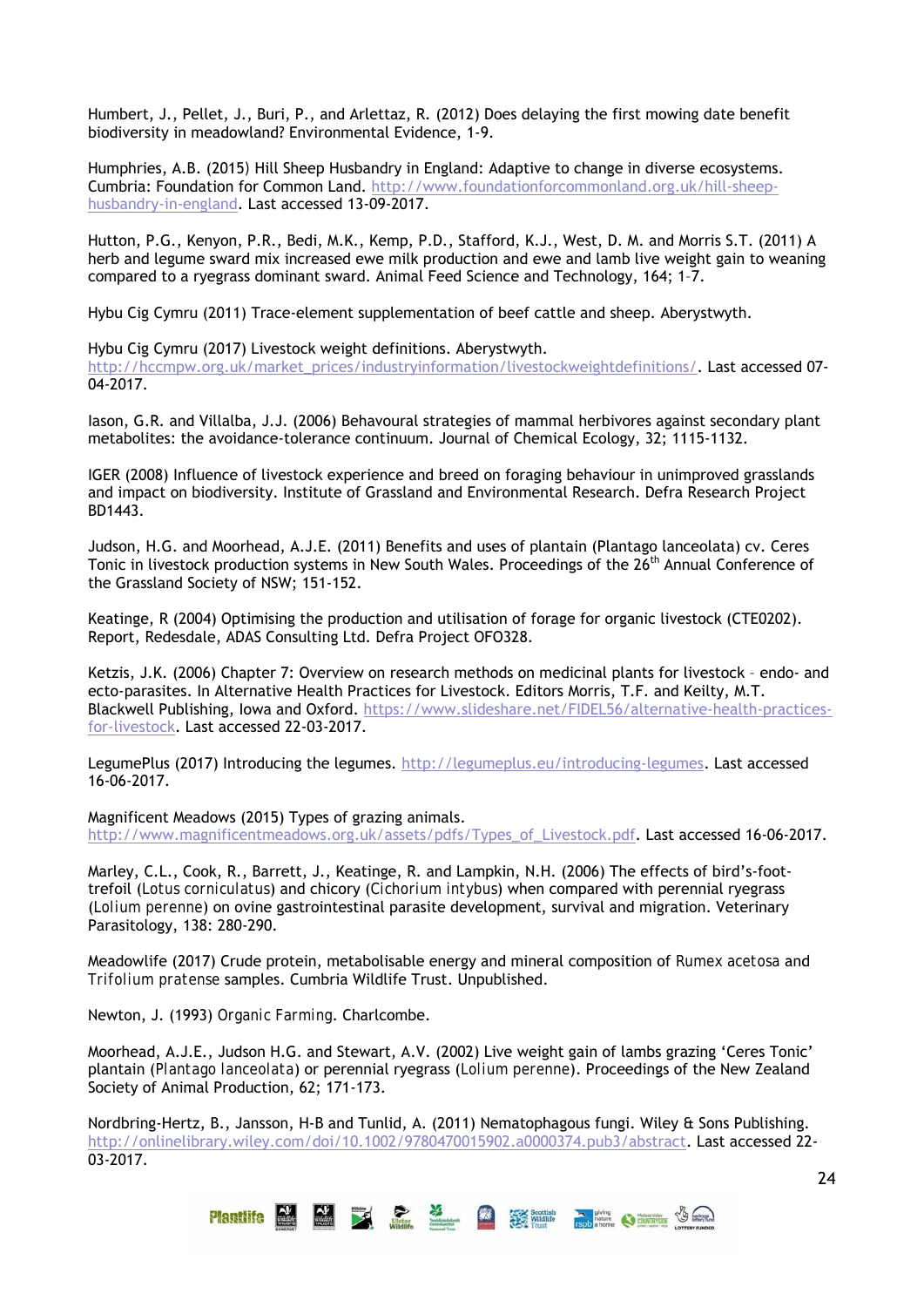Ortiz, M.M. and Smith, L. (2015) Sainfoin: Surprising science behind a forgotten forage. Edited by Wilkinson, I. and Mountain, F. Cotswolds Seeds Ltd.

https://www.cotswoldseeds.com/files/cotswoldseeds/Sainfoin\_Growers\_Guide\_website.pdf. Last accessed 16-06-2017.

Pinches, C., Gowing, D., Stevens, C., Fagan, K. And Brotherton, P. (2013) Upland Hay Meadows: what management regimes maintain the diversity of meadow flora and populations of breeding birds? Natural England Evidence Review NEER005.

Pirhofer-Walzl, K., Søegaard, K., Høgh-Jensen, H., Eriksen, J., Sanderson, M.A., Rasmussen, J. and Rasmussen, J. (2011) Forage herbs improve mineral composition of grassland herbage. Grass and Forage Science, 66, 415–423.

Plantlife and Plant Link (2017) 'We need to talk about nitrogen – the impact of atmospheric nitrogen deposition on the UK's wild flora and fungi', copyright Plantlife, January 2017, Salisbury, UK. https://www.plantlife.org.uk/uk/our-work/publications/we-need-to-talk-about-nitrogen. Last accessed 11-09-2017.

Preston, C.D., Pearman, D.A. and Dines, T.D. (2002) New atlas of the British and Irish flora. Oxford University Press, Oxford.

Professional Nutrient Management Group (2015) Tried and Tested Feed Planning for Cattle and Sheep. Agricultural Industries Confederation, British Grassland Society, Country Land and Business Association, Linking Environment and Farming and National Farmers Union. Publication supported by Catchment Sensitive Farming. https://www.nutrientmanagement.org/assets/12028. Last accessed 07-04-2017.

Provenza, F.D., Meuret, M. and Gregorini, P, (2015) Our landscapes, our livestock, ourselves: Restoring broken linkages among plants, herbivores and humans with diets that nourish and satiate. Apetite, 95; 500-519. http://www.sciencedirect.com/science/article/pii/S0195666315003530. Last accessed 19-04- 2017.

Ramirez-Restrepo, C.A., Barry T.N., Lopez-Villalobos N., Kemp P.D., Pomroy W.B., McNabb W.C., Harvey T.G. and Shadbolt, N.M. (2002) Use of *Lotus corniculatus* to increase sheep production under commercial dryland farming conditions without the use of anthelmintics. Proceedings of the New Zealand Society of Animal Production, 62; 177-178.

Roca-Fernández, A.I., Peyraud, J.L., Delaby, L. and Delagarde, R. (2016) Pasture intake and milk production of dairy cows rotationally grazing on multi-species swards. Animal, 10; 1448-1456.

Rodwell, J.S. (ed.) (1991) British Plant Communities. Volume 2. Mires and heath. Cambridge University Press.

Rodwell, J. S. (ed.) (1992) British Plant Communities. Volume 3. Grassland and montane communities. Cambridge University Press.

Rook, A.J., Dumont, B., Isselstein, J., Osoro, K., Wallis DeVries, M.F., Parente, G. and Mills, J. (2004) Matching type of livestock to desired biodiversity outcomes in pastures – a review. Biological Conservation, 119; 137-150.

Rumball W., Keogh R.G., Lane G.E, Miller J.E. and Claydon R.B. (1997) 'Grasslands Lancelot' plantain *(Plantago lanceolata* L.). New Zealand Journal of Agricultural Research, 40; 373-377.

Sanga, U., Provenza, F.D. and Villalba, J.J. (2011) Transmission of self-medicative behaviour from mother to offspring in sheep. Animal behaviour, 82; 2019-227.

Scharenberg, A., Arrigo, Y., Gutzwiller, A., Soliva, C., Perroud, A., Wyss, U., Kreuzer, M. and Dohme, F. (2005) Akzeptanz von Futterpflanzen mit Vorkommen von kondensierten Tanninen bei Schafen und ihre Gehalte an nutzbarem Rohprotein [Palatability of plants containing condensed tannins by sheep and their content of utilizable crude protein]. Poster presented at 8. Wissenschaftstagung Ökologischer Landbau

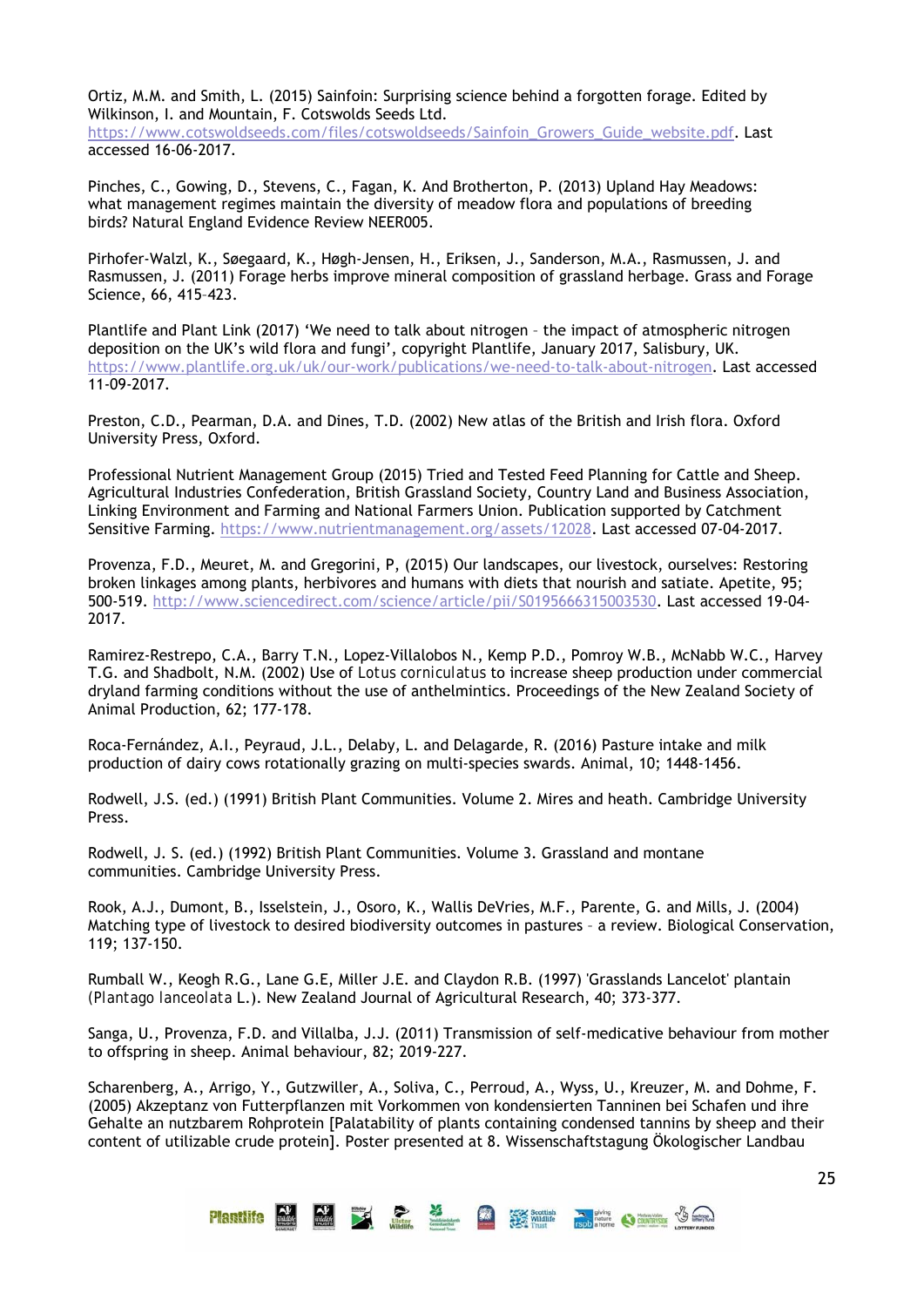2005 - Ende der Nische, Kassel, 1.-4. März 2005; Published in Heß, J. and Rahmann, G., Eds. *Ende der Nische, Beiträge zur 8. Wissenschaftstagung Ökologischer Landbau*.

Scottish Natural Heritage (2016) The effects of supplementary feeding on species-rich grassland. SNH guidance note.

http://www.snh.org.uk/pdfs/publications/corporate/Guidance%20note%20effectssuppfeedgrasslands.pdf. Last accessed 24-03-2017.

Średnicka-Tober, D., Barański, M., Seal, C., Sanderson, R., Benbrook, C., Steinshamn, H., Gromadzka-Ostrowska, J., Rembiałkowska, E., Skwarło-Sońta, K., Eyre, M., Cozzi, G., Krogh Larsen, M., Jordon, T., Niggli, U., Sakowski, T., Calder, P.C., Burdge, G.C., Sotiraki, S., Stefanakis, A., Yolcu, H., Stergiadis, S., Chatzidimitriou, E., Butler, G., Stewart, G. and Leifert, C. (2016) Compositional differences between organic and conventional meat: a systematic literature review and meta-analysis. British Journal of Nutrition, 115; 994-1011.

Suttle, E. (2010) Mineral nutrition of livestock. Fourth edition. CABI, Wallingford Oxfordshire. http://www.ucv.ve/fileadmin/user\_upload/facultad\_agronomia/Producion\_Animal/Minerals\_in\_Animal\_N utrition.pdf. Last accessed 19-04-2017.

Tallowin, J.R. (1997) The agricultural productivity of lowland semi-natural grassland. English Nature Research Report 233. http://publications.naturalengland.org.uk/publication/50049. Last accessed 26/10/2017.

Tallowin, J.R. and Jefferson, R.G. (1999) Hay production from lowland semi-natural grasslands: A review of implications for ruminant livestock systems. Grass and Forage Science, 54; 99-115.

The Farmer Network (2017) The Farmer Networks uplands cattle grazing farm trial update February 2017. Summary from a conference presentation.

The Grasslands Trust (2011) Nature's Tapestry. http://www.magnificentmeadows.org.uk/assets/pdfs/Natures\_Tapestry.pdf. Last accessed 23/08/2017.

The Wildlife Trusts and Plantlife (2002) England's Green and Unpleasant Lands. http://212.48.74.146/uk/our-work/publications/englands-green-unpleasant-land. Last accessed 23/08/2017.

Tubbs, C.R. (1986) The New Forest. New Naturalist, Collins.

Turner, N. (1951) *Fertility Farming*. Faber; London.

Turner, N. (1955) Fertility Pastures: Herbal leys as the basis of soil fertility and animal health. Faber & Faber, London. http://www.journeytoforever.org/farm\_library/turner2/turner2toc.htm. Last accessed 21/03/2017.

University of Bristol (2008) Healthiness and quality of beef produced from traditional and modern breeds raised on species-rich unimproved grassland. Defra Research and Development SID 5 Project: LS 3523.

Wallis de Vries, M.F. and Schippers, P. (1994) Foraging in a landscape mosaic: selection for energy and minerals in free-ranging cattle. Oecologia, 100; 107-117.

Wang, Y., Douglas, G.B., Waghorn, G.C., Barry, T.N. and Foote, A.G. (1996) Effect of condensed tannin upon lactation performance in ewes. Journal of Agricultural Science, 126; 353-362.

Whittington, F.M., Dunn, R., Nute, G.R., Richardson, R.I. and Wood, J.D. (2006) Effect of pasture type on lamb product quality. In *9th Annual Langford Food Industry Conference*, 'New Developments in sheep meat Quality' 24-25th May, Bristol, UK. Proceedings of the British Society of Animal Science, 27-31. https://s3 eu-west-1.amazonaws.com/esrc-files/outputs/281DPp5G\_0ifgot4dFxWUg/RJEJE9sFm0GjBeXTf4FzvA.pdf. Last accessed 09-10-2017